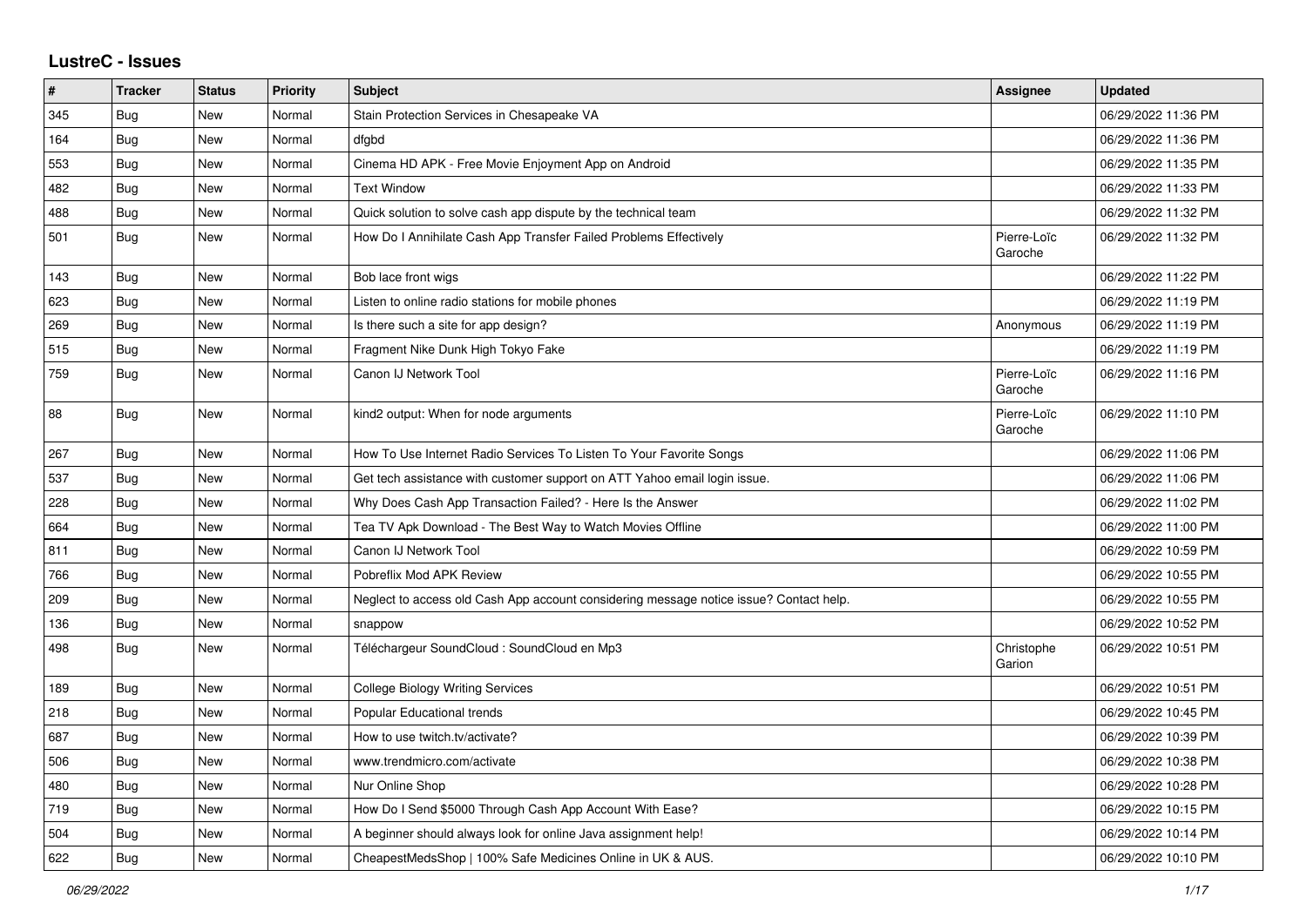| $\vert$ # | Tracker    | <b>Status</b> | Priority | <b>Subject</b>                                                                         | <b>Assignee</b>        | <b>Updated</b>      |
|-----------|------------|---------------|----------|----------------------------------------------------------------------------------------|------------------------|---------------------|
| 487       | Bug        | New           | Normal   | Cheap Fake Dunks                                                                       |                        | 06/29/2022 10:10 PM |
| 190       | Bug        | <b>New</b>    | Normal   | All About Cash App Transfer Fail Problems                                              |                        | 06/29/2022 10:03 PM |
| 549       | Bug        | New           | Normal   | Radio Luisteren                                                                        |                        | 06/29/2022 10:01 PM |
| 244       | <b>Bug</b> | New           | Normal   | Quels sont les avantages des stations de radio en ligne.                               |                        | 06/29/2022 09:56 PM |
| 75        | <b>Bug</b> | New           | Normal   | exception File "checks/algebraicLoop.ml", line 368, characters 16-22: Assertion failed |                        | 06/29/2022 09:56 PM |
| 503       | <b>Bug</b> | New           | Normal   | Youtube Premium Apk free download for Android                                          |                        | 06/29/2022 09:54 PM |
| 555       | Bug        | New           | Normal   | web design development in hyderabad                                                    |                        | 06/29/2022 09:50 PM |
| 150       | Bug        | New           | Normal   | dfgh                                                                                   |                        | 06/29/2022 09:47 PM |
| 505       | <b>Bug</b> | New           | Normal   | www.trendmicro.com/activate                                                            |                        | 06/29/2022 09:42 PM |
| 507       | Bug        | New           | Normal   | central.bitdefender.com                                                                |                        | 06/29/2022 09:35 PM |
| 230       | Bug        | New           | Normal   | Add Money To Cash App Card - Auto Cash Apps                                            |                        | 06/29/2022 09:34 PM |
| 789       | <b>Bug</b> | New           | Normal   | Full version                                                                           |                        | 06/29/2022 09:29 PM |
| 120       | Bug        | New           | Normal   | ghfjtkx                                                                                | Pierre-Loïc<br>Garoche | 06/29/2022 09:26 PM |
| 604       | Bug        | <b>New</b>    | Normal   | <b>Idle Game Online</b>                                                                |                        | 06/29/2022 09:21 PM |
| 473       | <b>Bug</b> | New           | Normal   | Floor Stripping Arlington MA                                                           |                        | 06/29/2022 09:20 PM |
| 257       | <b>Bug</b> | New           | Normal   | Best latte machines                                                                    |                        | 06/29/2022 09:17 PM |
| 525       | Bug        | New           | Normal   | If you don't have a QR code: How to activate cash app card in app                      |                        | 06/29/2022 09:16 PM |
| 490       | <b>Bug</b> | New           | Normal   | Unlock cash app account by getting quick solutions from the technical executives       |                        | 06/29/2022 09:14 PM |
| 788       | Bug        | New           | Normal   | Intro Maker Mod APK                                                                    |                        | 06/29/2022 09:13 PM |
| 470       | <b>Bug</b> | New           | Normal   | Commercial Floor Cleaning Westchester MA                                               |                        | 06/29/2022 09:07 PM |
| 735       | <b>Bug</b> | New           | Normal   | A quick fix of how to get money back from cash app stocks                              |                        | 06/29/2022 09:07 PM |
| 699       | Bug        | New           | Normal   | Would you be able to utilize Cash App Twitch?                                          |                        | 06/29/2022 09:07 PM |
| 461       | Bug        | New           | Normal   | Germs Removal Medford MA                                                               |                        | 06/29/2022 09:06 PM |
| 278       | Bug        | New           | Normal   | Cash App Help & Solutions - Here You Will Get Better Assistance                        |                        | 06/29/2022 09:06 PM |
| 197       | <b>Bug</b> | New           | Normal   | SBL JABORANDI PLUS HAIR OIL - COMPLETE SCALP CARE (100ML)                              |                        | 06/29/2022 09:04 PM |
| 489       | Bug        | New           | Normal   | Get cash app refund instantly if sent to the wrong person                              |                        | 06/29/2022 09:03 PM |
| 567       | <b>Bug</b> | New           | Normal   | Singapore assignment help                                                              |                        | 06/29/2022 09:03 PM |
| 205       | Bug        | New           | Low      | Mens Designer Glasses                                                                  |                        | 06/29/2022 09:03 PM |
| 219       | <b>Bug</b> | New           | Normal   | Free Ringtones for Cell Phones.                                                        |                        | 06/29/2022 08:59 PM |
| 520       | Bug        | New           | Normal   | What Is The Major Role Of Cash.app/Help and Support Page?                              |                        | 06/29/2022 08:57 PM |
| 764       | <b>Bug</b> | New           | Normal   | What is available to see what I can watch HBO Max?                                     |                        | 06/29/2022 08:50 PM |
| 495       | <b>Bug</b> | New           | Normal   | Twitch Clip Downloader Download Twitch Clips Online 2021                               |                        | 06/29/2022 08:49 PM |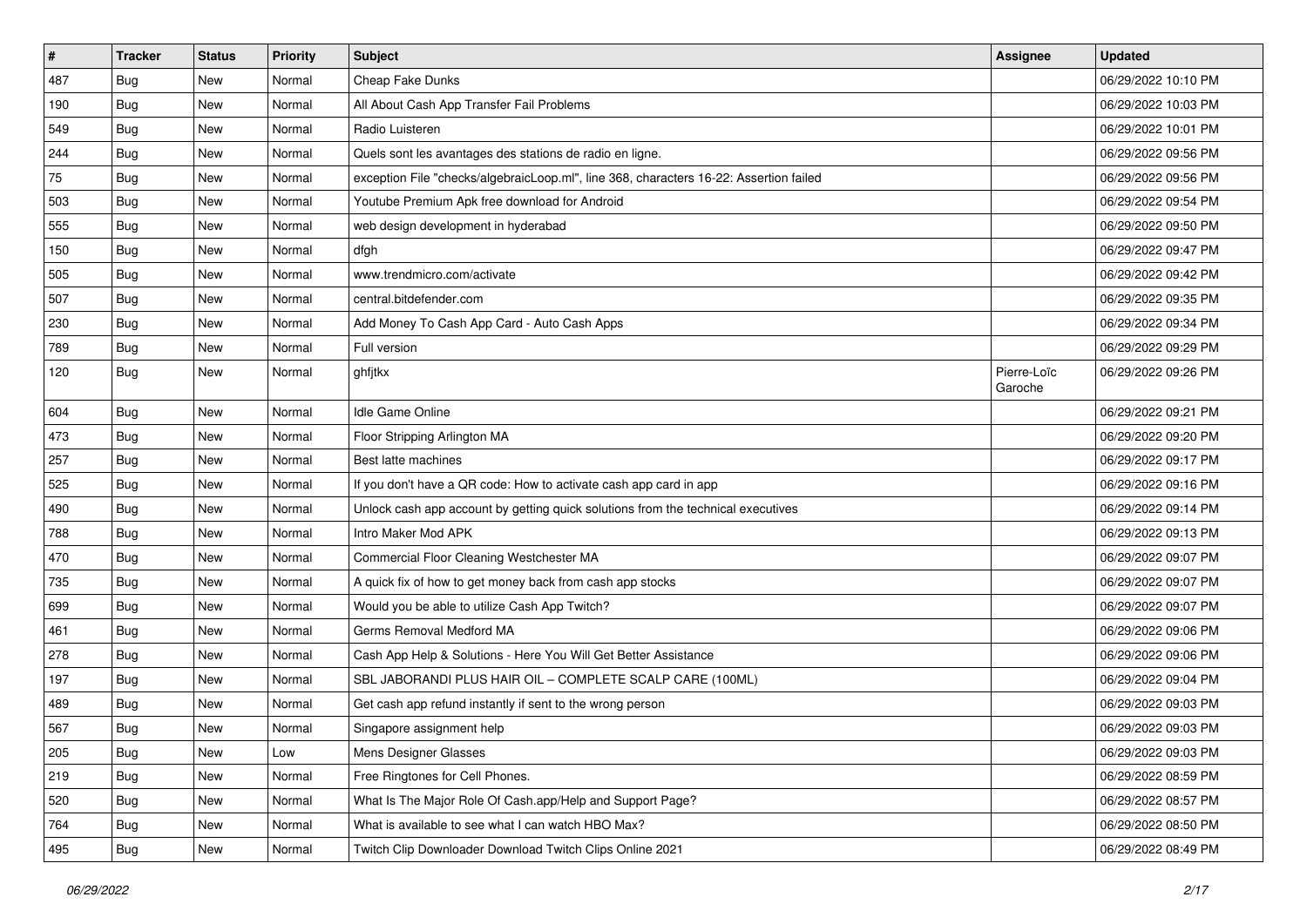| $\sharp$ | <b>Tracker</b> | <b>Status</b> | Priority | Subject                                                                              | <b>Assignee</b>        | <b>Updated</b>      |
|----------|----------------|---------------|----------|--------------------------------------------------------------------------------------|------------------------|---------------------|
| 696      | <b>Bug</b>     | New           | Normal   | How to Install the TuMangaOnline App                                                 |                        | 06/29/2022 08:48 PM |
| 603      | Bug            | New           | Normal   | Premiere gratuito da lista de IPTV                                                   |                        | 06/29/2022 08:40 PM |
| 523      | Bug            | New           | Normal   | What Is The Right Google Account Recovery Aid To Regain Account Access?              | Pierre-Loïc<br>Garoche | 06/29/2022 08:37 PM |
| 466      | Bug            | <b>New</b>    | Normal   | Floor Stripping Westchester MA                                                       |                        | 06/29/2022 08:36 PM |
| 333      | <b>Bug</b>     | New           | Normal   | Mold Removal Services in Norfolk VA                                                  |                        | 06/29/2022 08:31 PM |
| 380      | <b>Bug</b>     | New           | Normal   | Moving Services in McLean VA                                                         |                        | 06/29/2022 08:29 PM |
| 258      | Bug            | New           | Normal   | Fake Nike Dunk High AMBUSH Deep Royal                                                |                        | 06/29/2022 08:21 PM |
| 662      | Bug            | New           | Normal   | Oreo TV Download - The Easiest Way to Watch Live TV                                  |                        | 06/29/2022 08:19 PM |
| 581      | Bug            | <b>New</b>    | Normal   | E-Learning Course Help                                                               |                        | 06/29/2022 08:19 PM |
| 597      | Bug            | New           | Normal   | Universo s / f Download                                                              |                        | 06/29/2022 08:19 PM |
| 492      | <b>Bug</b>     | New           | Normal   | HD Streamz MOD APK v3.5.5 (Keine Werbung)                                            |                        | 06/29/2022 08:18 PM |
| 500      | Bug            | <b>New</b>    | Normal   | Simply contact the technical team, to find the solution to cash app refund problems. | Pierre-Loïc<br>Garoche | 06/29/2022 08:08 PM |
| 486      | Bug            | New           | Low      | <b>HP Wireless Printer Setup</b>                                                     | Anonymous              | 06/29/2022 08:06 PM |
| 146      | <b>Bug</b>     | New           | Normal   | bayabais                                                                             |                        | 06/29/2022 08:05 PM |
| 188      | Bug            | New           | Normal   | Why are university students buying assignments online?                               | Pierre-Loïc<br>Garoche | 06/29/2022 07:57 PM |
| 642      | Bug            | New           | Normal   | thong tin thoi tiet ngay hom nay                                                     |                        | 06/29/2022 07:52 PM |
| 312      | <b>Bug</b>     | New           | Normal   | Stain Protection Services in Virginia Beach VA                                       |                        | 06/29/2022 07:48 PM |
| 652      | Bug            | New           | Normal   | <b>Sesame Health Benefits</b>                                                        |                        | 06/29/2022 07:46 PM |
| 118      | <b>Bug</b>     | New           | Normal   | golf                                                                                 | Anonymous              | 06/29/2022 07:36 PM |
| 799      | <b>Bug</b>     | New           | Normal   | Who Is an ETL Engineer                                                               |                        | 06/29/2022 07:36 PM |
| 181      | Bug            | New           | Normal   | Healthcare Custom Writing Services                                                   |                        | 06/29/2022 07:35 PM |
| 248      | Bug            | New           | Normal   | Mobile ringtones and attractiveness ringtones                                        |                        | 06/29/2022 07:31 PM |
| 712      | Bug            | New           | Normal   | <b>Tips and Tricks</b>                                                               |                        | 06/29/2022 07:26 PM |
| 1131     | <b>Bug</b>     | New           | Normal   | Calculatrice Forex pour calculer les paramètres de la copie des transactions         |                        | 06/29/2022 07:24 PM |
| 616      | Bug            | New           | Normal   | Buy Anavar Tablets   Anavar For Sale in USA, UK & Australia                          |                        | 06/29/2022 07:00 PM |
| 115      | <b>Bug</b>     | New           | Normal   | NFL LIVE STREAM                                                                      |                        | 06/29/2022 07:00 PM |
| 922      | Bug            | New           | Normal   | Why Is The Need For Assignment Writing Services?                                     |                        | 06/29/2022 06:48 PM |
| 658      | Bug            | New           | Normal   | Watermelon Nutrition Facts And Health Benefits                                       |                        | 06/29/2022 06:46 PM |
| 282      | Bug            | New           | Normal   | Activate Cash App Card: Learn Simple Steps & Fix Errors                              |                        | 06/29/2022 06:36 PM |
| 678      | Bug            | New           | Normal   | How to be a winner in buidnow gg                                                     |                        | 06/29/2022 06:31 PM |
| 551      | Bug            | New           | Normal   | Why Do Students Need Online Best Dissertation Writing Services?                      |                        | 06/29/2022 06:30 PM |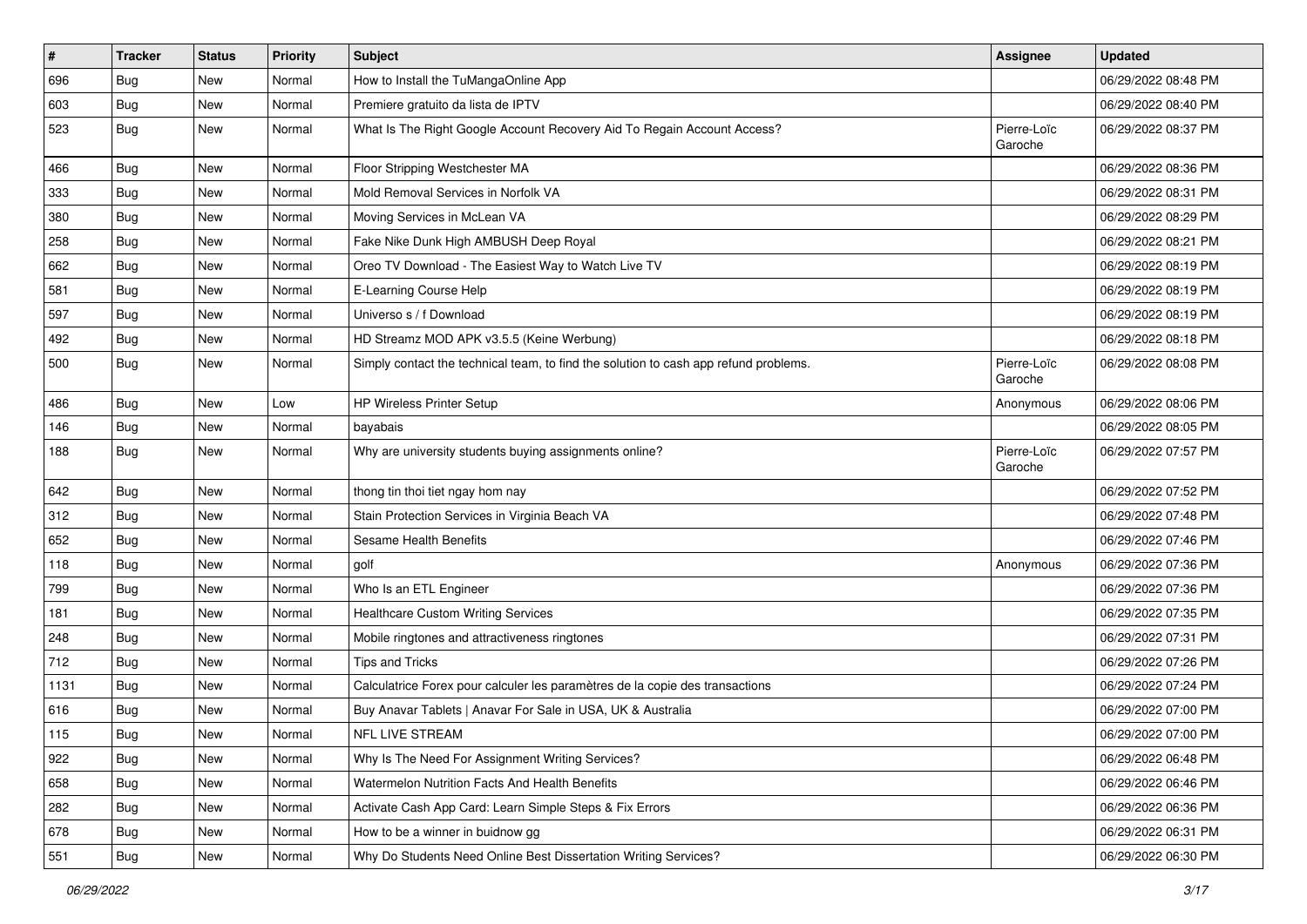| $\vert$ # | <b>Tracker</b> | <b>Status</b> | <b>Priority</b> | <b>Subject</b>                                                                                                                                                                                                                                                        | <b>Assignee</b>        | <b>Updated</b>      |
|-----------|----------------|---------------|-----------------|-----------------------------------------------------------------------------------------------------------------------------------------------------------------------------------------------------------------------------------------------------------------------|------------------------|---------------------|
| 701       | Bug            | <b>New</b>    | Normal          | Why Law Essay Helper UK is Necessary?                                                                                                                                                                                                                                 |                        | 06/29/2022 06:29 PM |
| 253       | <b>Bug</b>     | <b>New</b>    | Normal          | Florence Lawrence                                                                                                                                                                                                                                                     |                        | 06/29/2022 06:22 PM |
| 119       | Bug            | New           | Normal          | klhjigyu                                                                                                                                                                                                                                                              |                        | 06/29/2022 06:19 PM |
| 767       | Bug            | New           | Normal          | apkmod                                                                                                                                                                                                                                                                |                        | 06/29/2022 06:15 PM |
| 183       | <b>Bug</b>     | New           | Normal          | Nursing Assignment Help Online                                                                                                                                                                                                                                        |                        | 06/29/2022 05:59 PM |
| 475       | Bug            | New           | Normal          | Floor Cleaning Arlington MA                                                                                                                                                                                                                                           |                        | 06/29/2022 05:53 PM |
| 292       | Bug            | New           | Normal          | Venmo to Cash App Transfer Of Money- Explore Here                                                                                                                                                                                                                     |                        | 06/29/2022 05:52 PM |
| 76        | Bug            | <b>New</b>    | Normal          | Import error: Load error: imported node real_to_int declared in a regular Lustre file. File "include/conv.lusi", line 1,<br>characters 0-64:                                                                                                                          |                        | 06/29/2022 05:50 PM |
| 573       | Bug            | <b>New</b>    | Normal          | Experimente lo mejor en la aplicación Apk de juegos gratis                                                                                                                                                                                                            |                        | 06/29/2022 05:48 PM |
| 92        | Bug            | <b>New</b>    | High            | expression should have been normalized in EMF backend                                                                                                                                                                                                                 | Pierre-Loïc<br>Garoche | 06/29/2022 05:44 PM |
| 153       | Bug            | New           | Normal          | urgent loan online                                                                                                                                                                                                                                                    | Christophe<br>Garion   | 06/29/2022 05:43 PM |
| 132       | Bug            | New           | Normal          | concrete-everything                                                                                                                                                                                                                                                   |                        | 06/29/2022 05:41 PM |
| 771       | Bug            | New           | Normal          | united airlines baggage policy                                                                                                                                                                                                                                        |                        | 06/29/2022 05:39 PM |
| 1069      | Bug            | <b>New</b>    | Normal          | how to get cash app support phone number 24*7 available                                                                                                                                                                                                               |                        | 06/29/2022 05:37 PM |
| 264       | <b>Bug</b>     | <b>New</b>    | Normal          | We Buy Your Unwanted Car                                                                                                                                                                                                                                              | Corentin<br>Lauverjat  | 06/29/2022 05:36 PM |
| 624       | Bug            | <b>New</b>    | Normal          | Use go with the Driving Directions for your go                                                                                                                                                                                                                        |                        | 06/29/2022 05:22 PM |
| 516       | Bug            | New           | Normal          | Does Cash App Help To Get Cash App Refund Without Any Interruption?                                                                                                                                                                                                   |                        | 06/29/2022 05:12 PM |
| 628       | Bug            | New           | Normal          | CV reviewing services!                                                                                                                                                                                                                                                |                        | 06/29/2022 05:09 PM |
| 657       | <b>Bug</b>     | <b>New</b>    | Normal          | Coconut Nutrition Facts And Health Benefits                                                                                                                                                                                                                           |                        | 06/29/2022 05:05 PM |
| 140       | <b>Bug</b>     | <b>New</b>    | Normal          | sugarbalanceusa                                                                                                                                                                                                                                                       |                        | 06/29/2022 04:56 PM |
| 782       | Bug            | <b>New</b>    | Normal          | Comment faire une sonnerie téléphonique                                                                                                                                                                                                                               |                        | 06/29/2022 04:47 PM |
| 513       | Bug            | New           | Normal          | Unlock cash app account using the easy steps:                                                                                                                                                                                                                         | Anonymous              | 06/29/2022 04:45 PM |
| 481       | <b>Bug</b>     | New           | Normal          | Nur Online Shop                                                                                                                                                                                                                                                       |                        | 06/29/2022 03:52 PM |
| 168       | Bug            | New           | Normal          | UFC 256 Live Stream Online                                                                                                                                                                                                                                            |                        | 06/29/2022 03:42 PM |
| 772       | Bug            | <b>New</b>    | Normal          | united airlines baggage policy                                                                                                                                                                                                                                        |                        | 06/29/2022 03:40 PM |
| 289       | Bug            | New           | Normal          | Recover Yahoo Mail Forgotten Password - Explore Kanata Chinese                                                                                                                                                                                                        |                        | 06/29/2022 03:35 PM |
| 593       | Bug            | New           | Normal          | Eiffel Spark Ultimate C2 SN series is a fully synthetic range of advanced performance engine oils blended in high<br>performance fully synthetic (PAO - polyalphaolefin) basestocks fortified with advanced technology additive system,<br>specifically formulated to |                        | 06/29/2022 03:34 PM |
| 534       | Bug            | <b>New</b>    | Normal          | Know how to initiate cash app refund by contacting the technical team                                                                                                                                                                                                 | Pierre-Loïc<br>Garoche | 06/29/2022 03:23 PM |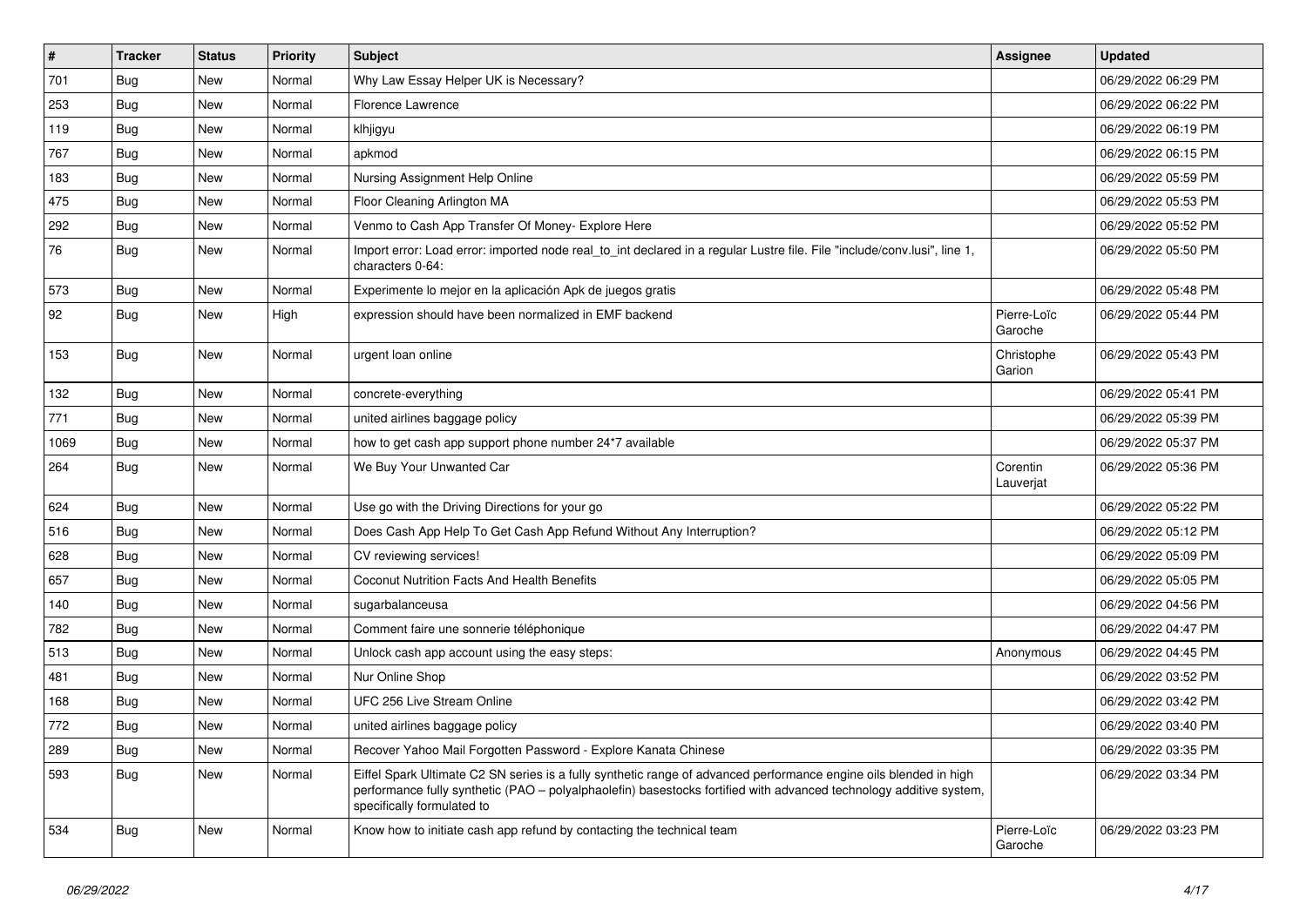| $\vert$ # | <b>Tracker</b> | <b>Status</b> | <b>Priority</b> | Subject                                                                                  | Assignee               | <b>Updated</b>      |
|-----------|----------------|---------------|-----------------|------------------------------------------------------------------------------------------|------------------------|---------------------|
| 497       | <b>Bug</b>     | New           | Normal          | Fake Nike Dunk Low Off-White Lot 50                                                      |                        | 06/29/2022 03:23 PM |
| 717       | Bug            | New           | Normal          | Disney Plus Apk - Watch Movies and TV Shows on Your Device                               |                        | 06/29/2022 03:10 PM |
| 592       | Bug            | New           | Normal          | Deezer Premium APK - Baixe músicas de qualquer lugar do mundo de graça                   |                        | 06/29/2022 03:10 PM |
| 694       | Bug            | New           | Normal          | How to Get Guidance On How To Cash App Withdrawal Limit?                                 | Christophe<br>Garion   | 06/29/2022 03:09 PM |
| 582       | Bug            | <b>New</b>    | Normal          | Cash App Won't Let Me Send Money If There Is A Low Balance Available                     | Pierre-Loïc<br>Garoche | 06/29/2022 03:01 PM |
| 279       | Bug            | New           | High            | What is an essential feature of an internal communications app?                          |                        | 06/29/2022 02:57 PM |
| 321       | Bug            | New           | Normal          | Tile & Grout Cleaning Services in Virginia Beach VA                                      |                        | 06/29/2022 02:55 PM |
| 336       | Bug            | New           | Normal          | Tile & Grout Cleaning Services in Norfolk VA                                             |                        | 06/29/2022 02:50 PM |
| 246       | Bug            | New           | Normal          | The Beast App                                                                            |                        | 06/29/2022 02:43 PM |
| 502       | <b>Bug</b>     | New           | Normal          | Les instructions pour définir des sonneries pour iPhone sont simples et faciles à suivre |                        | 06/29/2022 02:27 PM |
| 561       | Bug            | New           | Normal          | Enjoy the Full YouTube Premium Experience With YouTube Premium Membership                |                        | 06/29/2022 02:18 PM |
| 601       | Bug            | New           | Normal          | Best Essay Writing Service UK                                                            | Pierre-Loïc<br>Garoche | 06/29/2022 01:57 PM |
| 145       | <b>Bug</b>     | <b>New</b>    | Normal          | abdulbaissagar                                                                           |                        | 06/29/2022 01:56 PM |
| 155       | Bug            | New           | Normal          | Cant access my cash app account                                                          | Pierre-Loïc<br>Garoche | 06/29/2022 01:55 PM |
| 496       | <b>Bug</b>     | New           | Normal          | What is Live NetTV?                                                                      |                        | 06/29/2022 01:52 PM |
| 211       | <b>Bug</b>     | New           | Normal          | Problem in Cash App rebate? Call Cash App customer service number for help.              |                        | 06/29/2022 01:49 PM |
| 599       | Bug            | New           | Normal          | Do you know how to delete cash app account from your computer?                           |                        | 06/29/2022 01:49 PM |
| 275       | Bug            | New           | Normal          | Activate Cash App Card With Or Without QR - Step By Step Guide                           | Pierre-Loïc<br>Garoche | 06/29/2022 01:48 PM |
| 783       | Bug            | <b>New</b>    | Normal          | How Do I Determine The Reasons And Solutions To Fix Cash App Transfer Failed?            |                        | 06/29/2022 01:42 PM |
| 718       | Bug            | New           | High            | Solve Complex Accounting Assignments                                                     | Hamza<br>Bourbouh      | 06/29/2022 01:20 PM |
| 536       | Bug            | New           | Normal          | How to check the balance on the cash app card                                            | Hamza<br>Bourbouh      | 06/29/2022 01:17 PM |
| 74        | <b>Bug</b>     | New           | Normal          | const is not supported inside contract                                                   | Pierre-Loïc<br>Garoche | 06/29/2022 01:17 PM |
| 559       | <b>Bug</b>     | New           | High            | What Are Permission For Applications like Facebook Sending MMS?                          |                        | 06/29/2022 01:15 PM |
| 519       | Bug            | New           | Normal          | Are you finding online UK Assignment writers?                                            |                        | 06/29/2022 01:01 PM |
| 820       | Bug            | New           | Normal          | Metal Slug Apk para Android                                                              |                        | 06/29/2022 12:55 PM |
| 1077      | <b>Bug</b>     | New           | Normal          | Les excellentes façons d'utiliser ces images                                             |                        | 06/29/2022 12:54 PM |
| 285       | <b>Bug</b>     | New           | Normal          | Have you ever written an essay?                                                          |                        | 06/29/2022 12:45 PM |
| 157       | Bug            | New           | Normal          | Forget cash app pin                                                                      |                        | 06/29/2022 12:43 PM |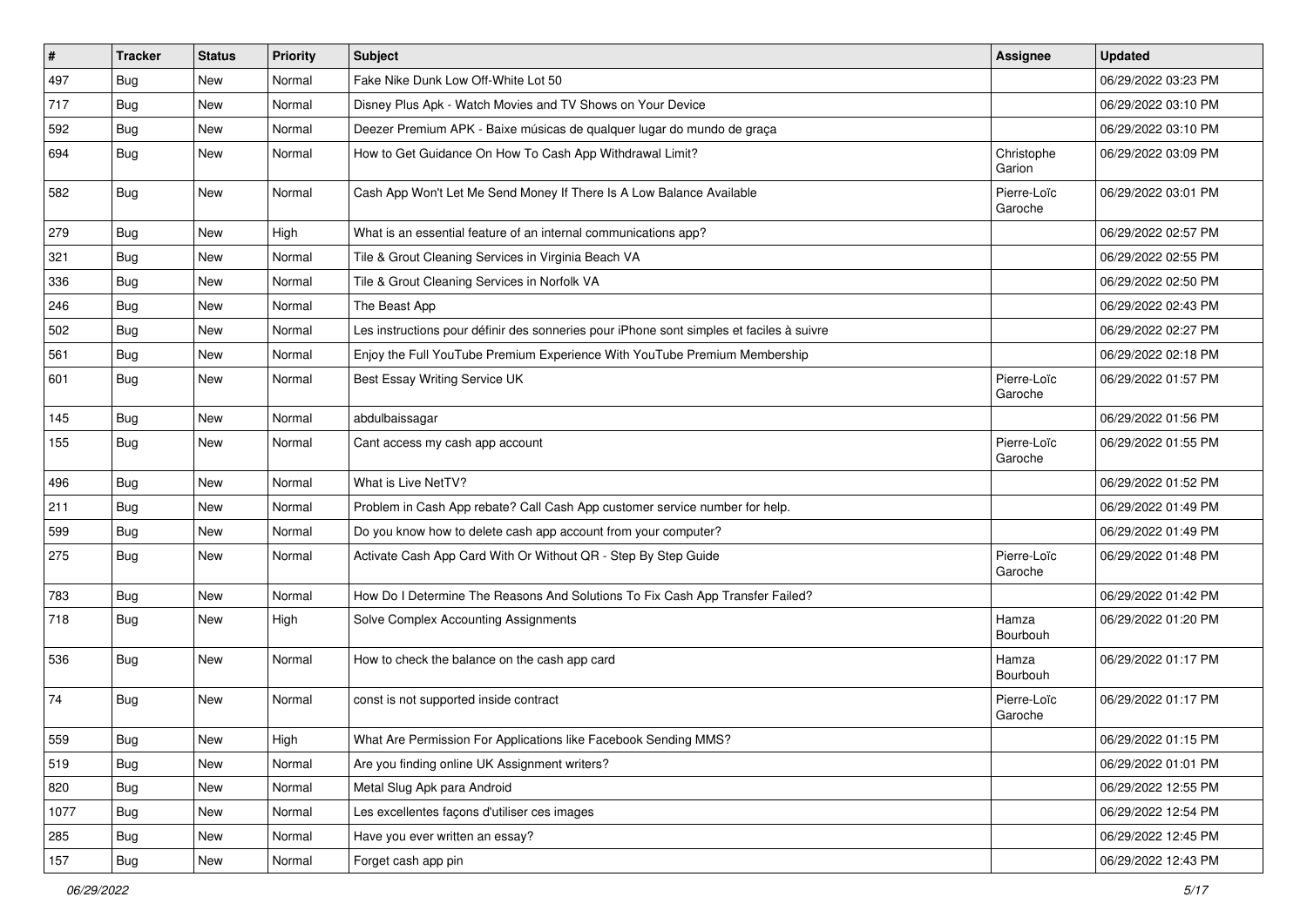| $\vert$ # | <b>Tracker</b> | <b>Status</b> | <b>Priority</b> | <b>Subject</b>                                                        | Assignee               | <b>Updated</b>      |
|-----------|----------------|---------------|-----------------|-----------------------------------------------------------------------|------------------------|---------------------|
| 774       | <b>Bug</b>     | New           | Normal          | Follow proper initiatives                                             |                        | 06/29/2022 12:34 PM |
| 512       | Bug            | New           | Normal          | The Importance Of Using Custom Writing Services                       |                        | 06/29/2022 12:33 PM |
| 234       | Bug            | New           | Normal          | My Personal Experience With the College Writing Services              |                        | 06/29/2022 12:28 PM |
| 531       | <b>Bug</b>     | New           | Normal          | Cheap Assignment Writing Service UK                                   | Anonymous              | 06/29/2022 12:18 PM |
| 612       | Bug            | New           | Normal          | Luxury Slingshot Rental                                               |                        | 06/29/2022 12:15 PM |
| 161       | Bug            | New           | Normal          | dfdrtyuio                                                             |                        | 06/29/2022 12:00 PM |
| 677       | Bug            | New           | Normal          | Logo Design Services Near Me                                          |                        | 06/29/2022 11:58 AM |
| 661       | <b>Bug</b>     | New           | Normal          | Turbo VPN MOD APK Download                                            |                        | 06/29/2022 11:57 AM |
| 586       | Bug            | New           | Normal          | Best Modifications For Your Mobile Phone                              |                        | 06/29/2022 11:54 AM |
| 542       | Bug            | New           | Normal          | Web N Logo Design                                                     |                        | 06/29/2022 11:42 AM |
| 554       | Bug            | New           | Normal          | XvideoStudio Video Editor APK Free Download on TechToDown             |                        | 06/29/2022 11:31 AM |
| 217       | Bug            | New           | Normal          | How this service matter most?                                         |                        | 06/29/2022 11:28 AM |
| 1018      | Bug            | New           | Normal          | So erhalten Sie ein kostenloses Hörbuch                               |                        | 06/29/2022 11:27 AM |
| 352       | <b>Bug</b>     | New           | Normal          | Tile & Grout Cleaning Services in Chesapeake VA                       |                        | 06/29/2022 11:19 AM |
| 659       | Bug            | <b>New</b>    | Normal          | Olive Oil Properties And Health Benefits                              |                        | 06/29/2022 11:15 AM |
| 650       | Bug            | New           | Normal          | <b>Cherries Health Benefits</b>                                       |                        | 06/29/2022 11:13 AM |
| 202       | <b>Bug</b>     | New           | Normal          | blonde wig                                                            |                        | 06/29/2022 11:08 AM |
| 618       | Bug            | New           | Normal          | Buy Steroids Online with OurMedicnes.com   Best Quality Steroids      |                        | 06/29/2022 10:57 AM |
| 762       | Bug            | New           | Normal          | How To Add Money To A Cash App Card If Struggling With Low Amount?    |                        | 06/29/2022 10:53 AM |
| 1087      | Bug            | <b>New</b>    | Normal          | How do new writers start out?                                         |                        | 06/29/2022 10:43 AM |
| 532       | <b>Bug</b>     | New           | Normal          | My Assignment Help                                                    |                        | 06/29/2022 10:39 AM |
| 602       | <b>Bug</b>     | New           | Normal          | Best Essay Writing Service UK                                         | Pierre-Loïc<br>Garoche | 06/29/2022 10:32 AM |
| 563       | Bug            | New           | Normal          | Understanding the Difference Between Free and Paid Mod Apks           |                        | 06/29/2022 10:32 AM |
| 708       | <b>Bug</b>     | New           | Normal          | Efficient ways to proceed with the cash app dispute process?          |                        | 06/29/2022 10:24 AM |
| 574       | Bug            | New           | Normal          | How to fix the Epson printer offline issue due to a wired connection? |                        | 06/29/2022 10:23 AM |
| 133       | <b>Bug</b>     | New           | Normal          | craftlabs                                                             |                        | 06/29/2022 10:22 AM |
| 587       | <b>Bug</b>     | New           | Normal          | Why Picsart Pro Offers Great Features                                 |                        | 06/29/2022 10:06 AM |
| 682       | <b>Bug</b>     | New           | Normal          | Does Facebook customer service live chat allow to speak with someone? |                        | 06/29/2022 09:56 AM |
| 787       | Bug            | New           | Normal          | Assured Assignment Help                                               |                        | 06/29/2022 09:56 AM |
| 571       | Bug            | New           | Normal          | How may the Cash app dispute your trade?                              | Pierre-Loïc<br>Garoche | 06/29/2022 09:47 AM |
| 576       | Bug            | New           | Normal          | So laden Sie ein Instagram-Bild herunter                              |                        | 06/29/2022 09:47 AM |
| 684       | <b>Bug</b>     | New           | Normal          | Difference between paper map and online map                           |                        | 06/29/2022 09:46 AM |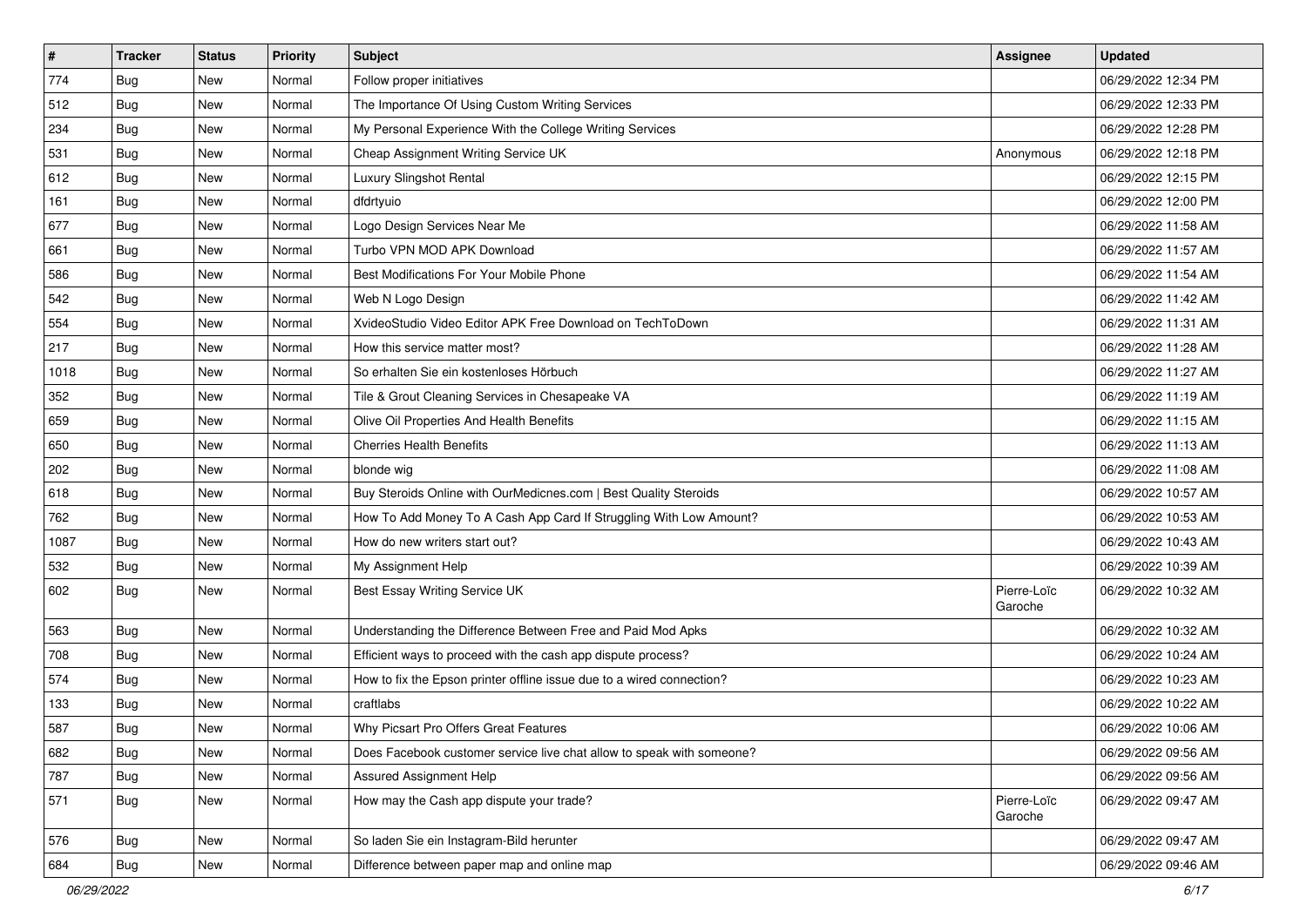| $\sharp$ | <b>Tracker</b> | <b>Status</b> | <b>Priority</b> | Subject                                                                                                 | <b>Assignee</b>       | <b>Updated</b>      |
|----------|----------------|---------------|-----------------|---------------------------------------------------------------------------------------------------------|-----------------------|---------------------|
| 598      | <b>Bug</b>     | New           | Normal          | Universo s / f Download                                                                                 |                       | 06/29/2022 09:45 AM |
| 673      | Bug            | <b>New</b>    | Normal          | Learn the basics of pixel art - Clear grid                                                              |                       | 06/29/2022 09:44 AM |
| 540      | Bug            | New           | Normal          | Why Haven't I Received My Cash App Card? Can I get t the reasons behind it                              |                       | 06/29/2022 09:42 AM |
| 514      | Bug            | New           | Normal          | Trans-Caribbean                                                                                         |                       | 06/29/2022 09:33 AM |
| 583      | Bug            | New           | High            | Need the Cash app customer service phone number?                                                        |                       | 06/29/2022 09:28 AM |
| 1116     | <b>Bug</b>     | New           | Normal          | ipTV smarts pro                                                                                         |                       | 06/29/2022 09:27 AM |
| 479      | Bug            | New           | Normal          | Limousine Service Bellevue WA                                                                           |                       | 06/29/2022 09:16 AM |
| 331      | Bug            | New           | Normal          | Water Extraction Services in Norfolk VA                                                                 |                       | 06/29/2022 09:13 AM |
| 1114     | <b>Bug</b>     | New           | Normal          | To control the car, all you must do is click to go left or right and release the button to go straight. |                       | 06/29/2022 09:05 AM |
| 800      | Bug            | New           | Normal          | Who Is an ETL Engineer                                                                                  |                       | 06/29/2022 08:54 AM |
| 529      | Bug            | New           | Normal          | Thop TV APK - Free Download for Android                                                                 |                       | 06/29/2022 08:52 AM |
| 261      | Bug            | New           | Normal          | Ringtone Downloads - Easy Ways Come Up With Your Own Ringtones                                          |                       | 06/29/2022 08:23 AM |
| 655      | Bug            | New           | Normal          | <b>Eggplant Health Benefits</b>                                                                         |                       | 06/29/2022 08:18 AM |
| 185      | <b>Bug</b>     | New           | Normal          | Non-Plagiarized Research Writing                                                                        |                       | 06/29/2022 07:58 AM |
| 668      | Bug            | <b>New</b>    | Normal          | Get to know Cash App Refund Process here                                                                |                       | 06/29/2022 07:21 AM |
| 494      | Bug            | New           | Normal          | <b>Buy Discussion Post</b>                                                                              |                       | 06/29/2022 07:13 AM |
| 615      | Bug            | New           | Normal          | CheapestMedsShop   100% Safe Medicines Online in USA UK & AUS.                                          |                       | 06/29/2022 07:03 AM |
| 613      | Bug            | New           | Normal          | Buy Aspadol 100mg Tab Online in US, UK, AU   Erospharmacy                                               |                       | 06/29/2022 07:00 AM |
| 777      | <b>Bug</b>     | New           | Normal          | Obtain driving instructions using Google Maps.                                                          |                       | 06/29/2022 07:00 AM |
| 761      | Bug            | New           | Normal          | What is it about basketball that makes it so popular in the United States?                              | Corentin<br>Lauverjat | 06/29/2022 06:51 AM |
| 695      | Bug            | New           | Normal          | Refer Listas IPTV Apk                                                                                   |                       | 06/29/2022 06:50 AM |
| 262      | Bug            | New           | Normal          | It this true to dealing Wuth                                                                            |                       | 06/29/2022 06:48 AM |
| 134      | <b>Bug</b>     | New           | Normal          | wisegolfers                                                                                             |                       | 06/29/2022 06:38 AM |
| 225      | <b>Bug</b>     | New           | Normal          | instant personal loan                                                                                   |                       | 06/29/2022 06:37 AM |
| 347      | <b>Bug</b>     | New           | Normal          | Eco/Green Cleaning Services in Chesapeake VA                                                            |                       | 06/29/2022 06:35 AM |
| 450      | <b>Bug</b>     | New           | Normal          | Floor Stripping Quincy MA                                                                               |                       | 06/29/2022 06:32 AM |
| 457      | <b>Bug</b>     | New           | Normal          | Carpet Cleaning Medford MA                                                                              |                       | 06/29/2022 06:00 AM |
| 222      | Bug            | New           | Normal          | Social Profile links                                                                                    |                       | 06/29/2022 05:59 AM |
| 184      | Bug            | New           | Normal          | Affordable Business Writing Services                                                                    |                       | 06/29/2022 05:53 AM |
| 704      | Bug            | New           | Normal          | Reach support team of Chime Customer Service for instant help                                           |                       | 06/29/2022 05:49 AM |
| 400      | Bug            | New           | Normal          | Office Moving Services in Potomac MD                                                                    |                       | 06/29/2022 05:42 AM |
| 465      | <b>Bug</b>     | New           | Normal          | Carpet Cleaning Westchester MA                                                                          |                       | 06/29/2022 05:35 AM |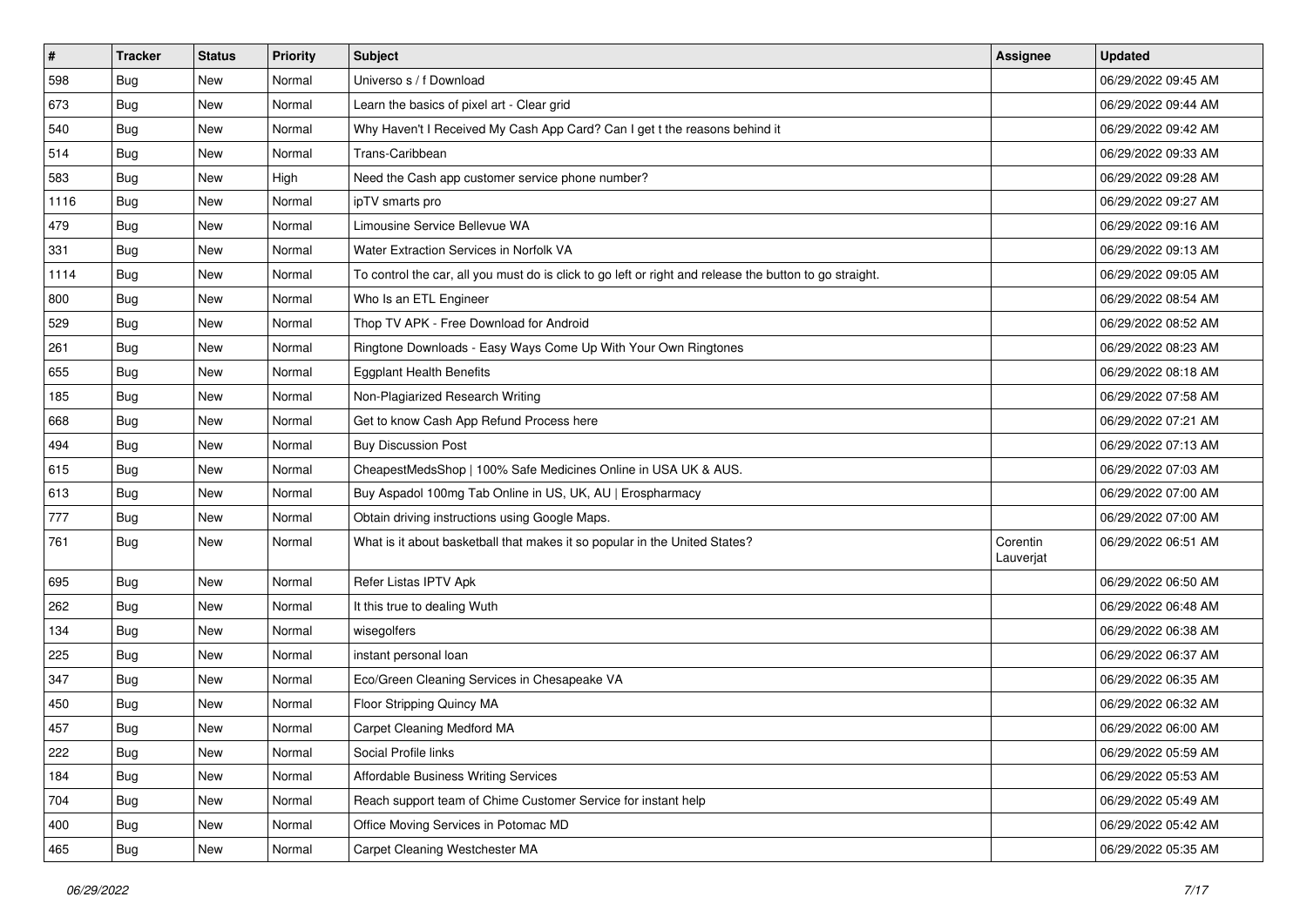| $\sharp$ | <b>Tracker</b> | <b>Status</b> | <b>Priority</b> | <b>Subject</b>                                                                      | <b>Assignee</b>        | <b>Updated</b>      |
|----------|----------------|---------------|-----------------|-------------------------------------------------------------------------------------|------------------------|---------------------|
| 524      | <b>Bug</b>     | New           | Normal          | How Does Google Account Recovery Work If Your Account Is Hacked?                    |                        | 06/29/2022 05:32 AM |
| 178      | Bug            | New           | Normal          | transparent lace wigs                                                               |                        | 06/29/2022 05:31 AM |
| 564      | Bug            | New           | Normal          | How To Install RepelisPlus On Your Android Phone?                                   |                        | 06/29/2022 05:11 AM |
| 796      | <b>Bug</b>     | New           | Normal          | How Does Cash App ++ actually work and What is the process of it                    |                        | 06/29/2022 05:10 AM |
| 1117     | Bug            | <b>New</b>    | Normal          | Equal Words - Word search game for PC and Windows Phone                             |                        | 06/29/2022 04:58 AM |
| 609      | <b>Bug</b>     | New           | High            | Online Trusted Medicine Store in US for Health - Genericmedsupply                   |                        | 06/29/2022 04:53 AM |
| 770      | Bug            | New           | Normal          | Canon IJ Network Tool                                                               |                        | 06/29/2022 04:48 AM |
| 245      | Bug            | New           | Normal          | Write My Essay For Me Cheap                                                         |                        | 06/29/2022 04:10 AM |
| 526      | <b>Bug</b>     | New           | Normal          | Soundcloud to mp3 converter - Download Soundcloud songs                             |                        | 06/29/2022 04:01 AM |
| 804      | Bug            | New           | Normal          | Review                                                                              |                        | 06/29/2022 03:32 AM |
| 724      | <b>Bug</b>     | New           | Normal          | Dial Chime Customer support number for a quick response                             |                        | 06/29/2022 03:31 AM |
| 709      | <b>Bug</b>     | New           | Normal          | How To Load Cash App Card At Walmart Without Having To Face Any Hassle?             |                        | 06/29/2022 03:26 AM |
| 639      | Bug            | New           | Normal          | thong tin chinh xac                                                                 |                        | 06/29/2022 02:44 AM |
| 798      | Bug            | New           | Normal          | Who Is an ETL Engineer                                                              |                        | 06/29/2022 02:44 AM |
| 634      | Bug            | New           | Normal          | Buy Vidalista Tablets (Tadalafil) at [\$25 OFF + Free Shipping] Vidalistatablets    |                        | 06/29/2022 02:25 AM |
| 614      | Bug            | New           | Normal          | Como baixar o MOD APK no celular                                                    |                        | 06/29/2022 02:22 AM |
| 251      | <b>Bug</b>     | New           | Normal          | All About Cash App Transfer Fail Problems                                           | Pierre-Loïc<br>Garoche | 06/29/2022 01:24 AM |
| 528      | <b>Bug</b>     | New           | Normal          | Korean Mag                                                                          |                        | 06/29/2022 01:13 AM |
| 556      | Bug            | New           | Normal          | Play Game Mod Apk With Your Friends                                                 |                        | 06/29/2022 01:00 AM |
| 584      | Bug            | New           | Normal          | Want the cash app customer service number to check balance?                         |                        | 06/29/2022 01:00 AM |
| 591      | Bug            | <b>New</b>    | Normal          | How To Find Facebook Modifications For Your Spotify Premium Apk?                    |                        | 06/29/2022 12:40 AM |
| 671      | Bug            | New           | Normal          | Hot games                                                                           | Pierre-Loïc<br>Garoche | 06/29/2022 12:40 AM |
| 667      | <b>Bug</b>     | New           | Normal          | What Is a Ringtone?                                                                 |                        | 06/29/2022 12:34 AM |
| 703      | Bug            | <b>New</b>    | Normal          | For real-time help, dial Facebook customer service number                           |                        | 06/29/2022 12:30 AM |
| 250      | <b>Bug</b>     | New           | Normal          | Reviews of phone ringtones                                                          |                        | 06/29/2022 12:29 AM |
| 619      | <b>Bug</b>     | New           | Normal          | Online Trusted Medicine Store in US for Health - Genericmedsupply                   |                        | 06/29/2022 12:26 AM |
| 635      | Bug            | New           | Normal          | Buy Steroids Online with OurMedicnes.com   Best Quality Steroids                    |                        | 06/29/2022 12:17 AM |
| 550      | Bug            | New           | Normal          | Nederland FM - beste manieren om naar internationale radio op internet te luisteren |                        | 06/29/2022 12:06 AM |
| 797      | Bug            | New           | Normal          | Psychedelic                                                                         | Christophe<br>Garion   | 06/28/2022 11:11 PM |
| 265      | Bug            | <b>New</b>    | Normal          | 3 Faq's On Downloading To Your Apple Ipod                                           |                        | 06/28/2022 11:07 PM |
| 530      | Bug            | New           | Normal          | Cheap Assignment Writing Service UK                                                 | Anonymous              | 06/28/2022 11:00 PM |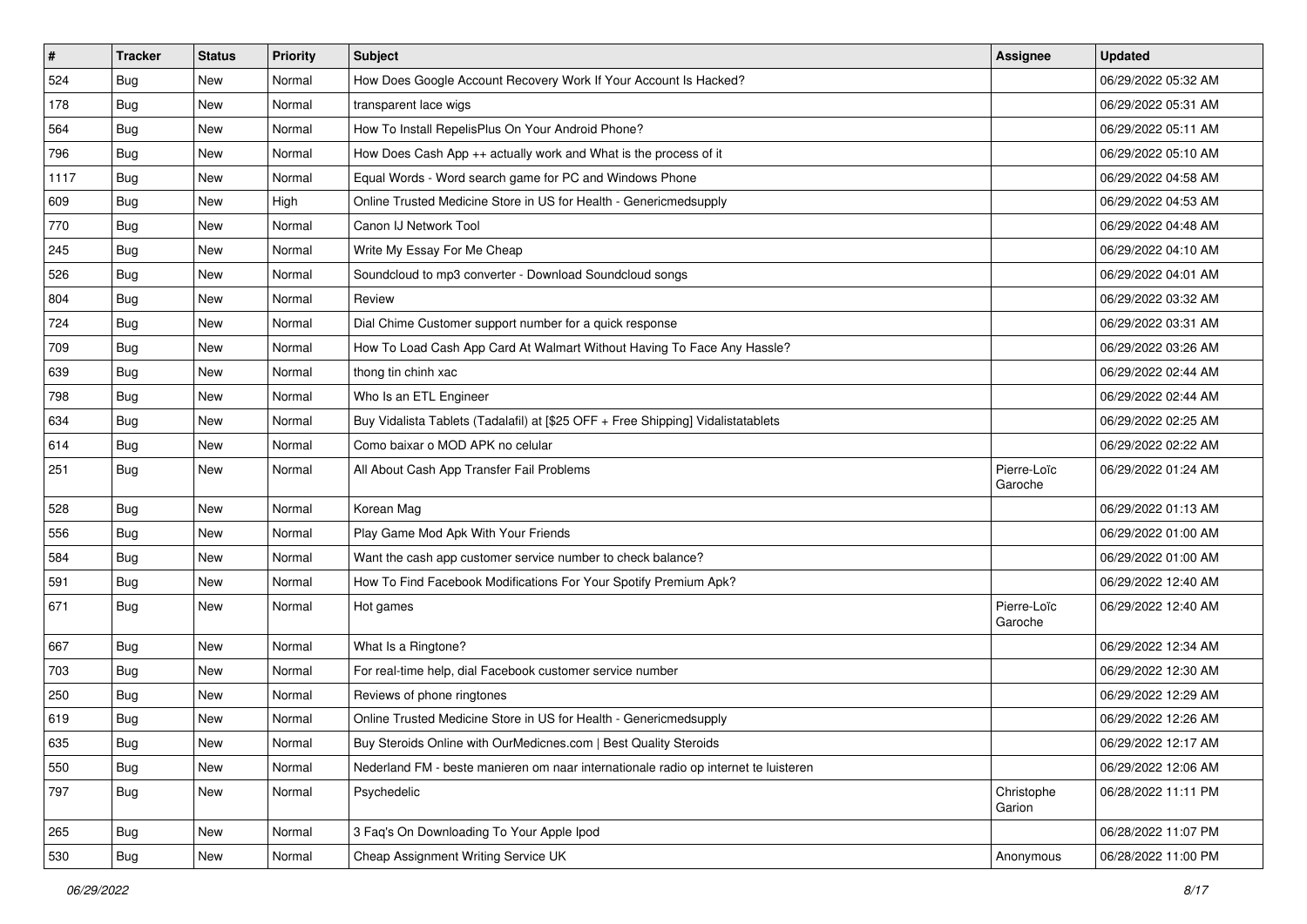| $\vert$ # | <b>Tracker</b> | <b>Status</b> | Priority | Subject                                                                   | <b>Assignee</b>        | <b>Updated</b>      |
|-----------|----------------|---------------|----------|---------------------------------------------------------------------------|------------------------|---------------------|
| 541       | Bug            | New           | Normal   | How to fix the cash app payment failed errors?                            |                        | 06/28/2022 10:56 PM |
| 588       | Bug            | <b>New</b>    | Normal   | YouTube Vanced Apk Manager App - Como instalá-lo                          |                        | 06/28/2022 10:56 PM |
| 689       | Bug            | New           | Normal   | How to use twitch.tv/activate?                                            |                        | 06/28/2022 10:48 PM |
| 715       | Bug            | New           | Normal   | Puppy Playtime Descargar gratis                                           |                        | 06/28/2022 10:46 PM |
| 808       | Bug            | New           | Normal   | Sinnvolle Guten-Morgen-Grüße                                              |                        | 06/28/2022 10:45 PM |
| 723       | Bug            | New           | High     | The best horror game in 2021                                              | Christophe<br>Garion   | 06/28/2022 10:32 PM |
| 805       | Bug            | <b>New</b>    | Normal   | Ketamine Online Store                                                     | Christophe<br>Garion   | 06/28/2022 10:04 PM |
| 886       | Bug            | <b>New</b>    | Normal   | Is the Fox News Channel on Roku free?                                     |                        | 06/28/2022 09:36 PM |
| 656       | Bug            | <b>New</b>    | Normal   | Kiwi Nutrition Facts And Health Benefits                                  |                        | 06/28/2022 08:54 PM |
| 518       | Bug            | New           | Normal   | How To Check The Balance Of Cash App Account By Taking Cash App Support?  |                        | 06/28/2022 08:51 PM |
| 139       | Bug            | New           | Normal   | relseo                                                                    |                        | 06/28/2022 08:48 PM |
| 239       | Bug            | New           | Normal   | Algunas características más de Choices MOD APK                            |                        | 06/28/2022 08:47 PM |
| 672       | Bug            | New           | Normal   | The easiest way to delete ringtones on iPhone                             |                        | 06/28/2022 08:44 PM |
| 138       | Bug            | New           | Normal   | own-sweethome                                                             |                        | 06/28/2022 08:42 PM |
| 711       | <b>Bug</b>     | New           | Normal   | Human Fall Flat Apk Download                                              |                        | 06/28/2022 08:27 PM |
| 474       | Bug            | <b>New</b>    | Normal   | Floor Waxing Arlington MA                                                 |                        | 06/28/2022 08:10 PM |
| 569       | Bug            | New           | Normal   | What is the incoming and outgoing mail server for Outlook IMAP settings?  | Pierre-Loïc<br>Garoche | 06/28/2022 07:38 PM |
| 167       | Bug            | <b>New</b>    | Normal   | instant loan without documents                                            | Anonymous              | 06/28/2022 07:35 PM |
| 663       | Bug            | New           | Normal   | Know how the Cash app twitches words in a detailed way.                   | Pierre-Loïc<br>Garoche | 06/28/2022 07:08 PM |
| 888       | Bug            | <b>New</b>    | Normal   | Is the Fox News Channel on Roku free?                                     |                        | 06/28/2022 06:58 PM |
| 123       | <b>Bug</b>     | New           | Normal   | https://www.reddit.com/r/NRLgrandfinal2020/                               |                        | 06/28/2022 06:50 PM |
| 372       | Bug            | <b>New</b>    | Normal   | Auto Transport Services in Arlington County VA                            |                        | 06/28/2022 06:49 PM |
| 477       | <b>Bug</b>     | New           | Normal   | What Does Online Coupon Mean?                                             |                        | 06/28/2022 06:40 PM |
| 733       | Bug            | New           | Normal   | How does one go about getting a book deal?                                |                        | 06/28/2022 06:35 PM |
| 533       | Bug            | New           | Normal   | How to complete the homework assignments in economics in the easiest way? |                        | 06/28/2022 06:26 PM |
| 1110      | <b>Bug</b>     | New           | Normal   | Six Guns Mod Apk Answers Your Questions                                   | Pierre-Loïc<br>Garoche | 06/28/2022 06:26 PM |
| 149       | Bug            | New           | Normal   | dftgy                                                                     |                        | 06/28/2022 06:18 PM |
| 1000      | <b>Bug</b>     | New           | Normal   | Super easy way to zoom photos and upload to Instagram                     | Christophe<br>Garion   | 06/28/2022 06:14 PM |
| 651       | Bug            | New           | Normal   | Salmon Health Benefits                                                    |                        | 06/28/2022 05:49 PM |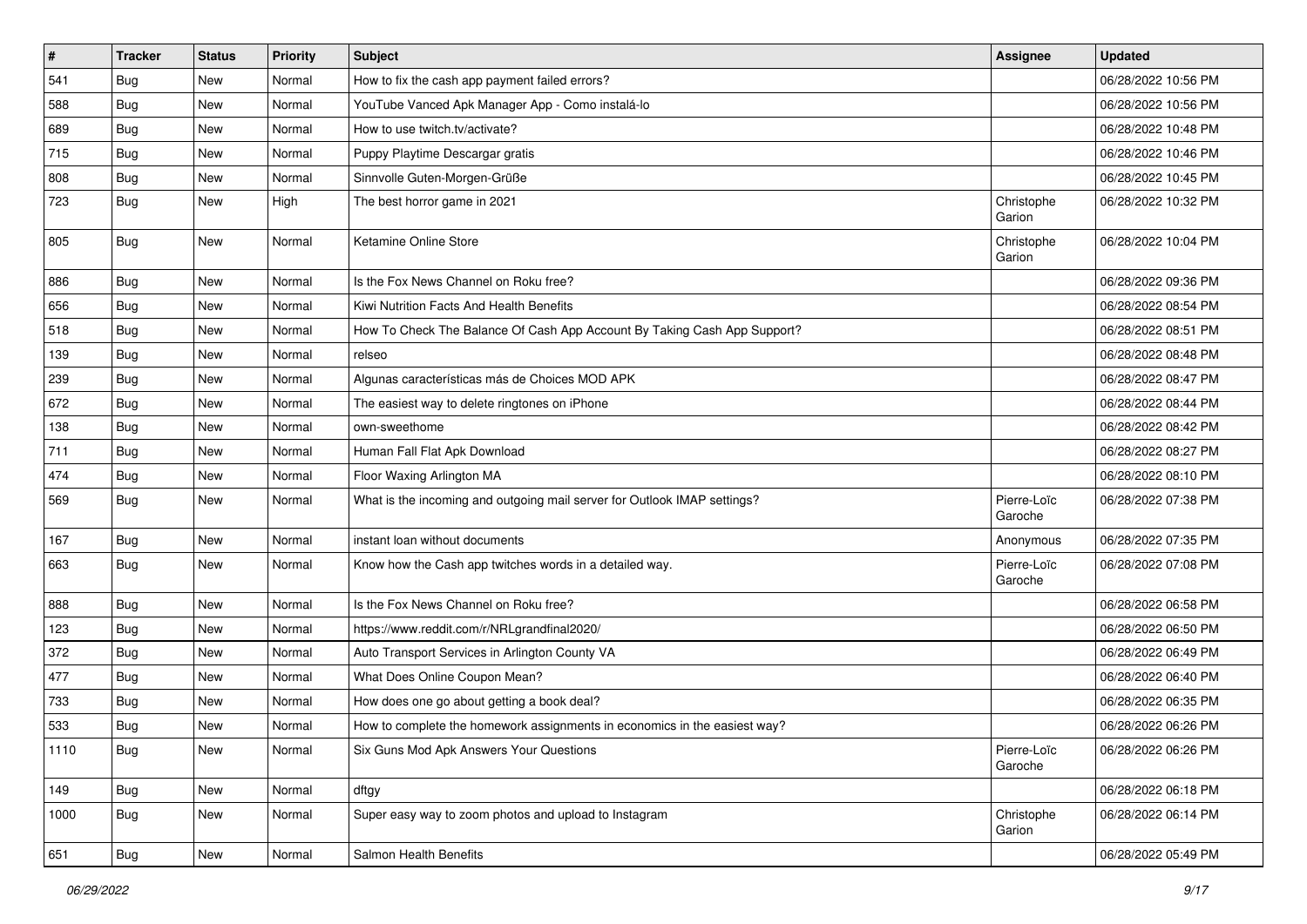| $\vert$ # | <b>Tracker</b> | <b>Status</b> | Priority | <b>Subject</b>                                                                                      | <b>Assignee</b>        | <b>Updated</b>      |
|-----------|----------------|---------------|----------|-----------------------------------------------------------------------------------------------------|------------------------|---------------------|
| 780       | Bug            | New           | Normal   | Best Whatsapp Modified APKs                                                                         | Pierre-Loïc<br>Garoche | 06/28/2022 05:38 PM |
| 169       | <b>Bug</b>     | New           | Normal   | CV Maker - UAE CV Writing Agency                                                                    |                        | 06/28/2022 05:38 PM |
| 508       | <b>Bug</b>     | New           | Normal   | hire a professional dissertation help                                                               |                        | 06/28/2022 04:58 PM |
| 643       | Bug            | <b>New</b>    | Normal   | Oreo TV Apk Download                                                                                |                        | 06/28/2022 04:57 PM |
| 159       | Bug            | New           | Normal   | xfguih njgkh                                                                                        |                        | 06/28/2022 04:45 PM |
| 726       | <b>Bug</b>     | New           | Normal   | Mobile Application Development Services                                                             |                        | 06/28/2022 04:44 PM |
| 697       | <b>Bug</b>     | New           | Normal   | How to Descargar Pura TV For Android                                                                |                        | 06/28/2022 04:43 PM |
| 1115      | <b>Bug</b>     | New           | Normal   | How to access your saved favorite Tiktok                                                            |                        | 06/28/2022 03:59 PM |
| 769       | <b>Bug</b>     | <b>New</b>    | Normal   | check my cash app                                                                                   |                        | 06/28/2022 03:29 PM |
| 816       | Bug            | New           | Normal   | Play Scribble io fun with everyone                                                                  |                        | 06/28/2022 03:20 PM |
| 674       | <b>Bug</b>     | New           | Normal   | The best game in 2021                                                                               | Pierre-Loïc<br>Garoche | 06/28/2022 03:17 PM |
| 570       | Bug            | New           | Normal   | What is Sutton bank cash app customer service phone number?                                         | Pierre-Loïc<br>Garoche | 06/28/2022 03:09 PM |
| 980       | <b>Bug</b>     | <b>New</b>    | Normal   | Free Gas Cards for the Unemployed                                                                   |                        | 06/28/2022 02:54 PM |
| 645       | <b>Bug</b>     | <b>New</b>    | Normal   | thong tin chinh xac nhat hom nay                                                                    |                        | 06/28/2022 02:48 PM |
| 194       | Bug            | <b>New</b>    | Normal   | lace closure wigs                                                                                   |                        | 06/28/2022 02:29 PM |
| 776       | Bug            | New           | Normal   | Wibargain                                                                                           |                        | 06/28/2022 01:57 PM |
| 969       | Bug            | New           | Normal   | Watch NCAA Football Live Match Free                                                                 |                        | 06/28/2022 01:31 PM |
| 280       | Bug            | <b>New</b>    | Normal   | Pacific Web Design                                                                                  |                        | 06/28/2022 01:25 PM |
| 315       | <b>Bug</b>     | <b>New</b>    | Normal   | Dissertation help UK                                                                                |                        | 06/28/2022 01:20 PM |
| 729       | Bug            | New           | Normal   | Canon IJ Network Tool                                                                               |                        | 06/28/2022 01:10 PM |
| 460       | Bug            | New           | Normal   | Floor Cleaning Medford MA                                                                           |                        | 06/28/2022 01:07 PM |
| 815       | Bug            | New           | Normal   | how do i call cash app customer service                                                             | Xavier Thirioux        | 06/28/2022 01:04 PM |
| 201       | Bug            | <b>New</b>    | Normal   | closure wig                                                                                         |                        | 06/28/2022 12:58 PM |
| 784       | <b>Bug</b>     | New           | Normal   | How To Add Money On Cash App Card And Check The Funds?                                              |                        | 06/28/2022 12:36 PM |
| 670       | Bug            | New           | Normal   | JTWhatsApp Apk - The New and Improved WhatsApp                                                      |                        | 06/28/2022 12:32 PM |
| 773       | Bug            | New           | Normal   | Spades - Play online free                                                                           |                        | 06/28/2022 12:26 PM |
| 471       | <b>Bug</b>     | New           | Normal   | Residential Floor Cleaning Westchester MA                                                           |                        | 06/28/2022 12:23 PM |
| 828       | Bug            | New           | Normal   | Nursery management                                                                                  |                        | 06/28/2022 12:10 PM |
| 206       | <b>Bug</b>     | New           | Low      | <b>Cheap Electric Bikes</b>                                                                         |                        | 06/28/2022 12:08 PM |
| 743       | Bug            | New           | Normal   | They promote 'pixel art' contests and a 'game jam' related to the work and figure of Carlos Casares |                        | 06/28/2022 12:04 PM |
| 690       | <b>Bug</b>     | New           | Normal   | campervan hire                                                                                      |                        | 06/28/2022 11:55 AM |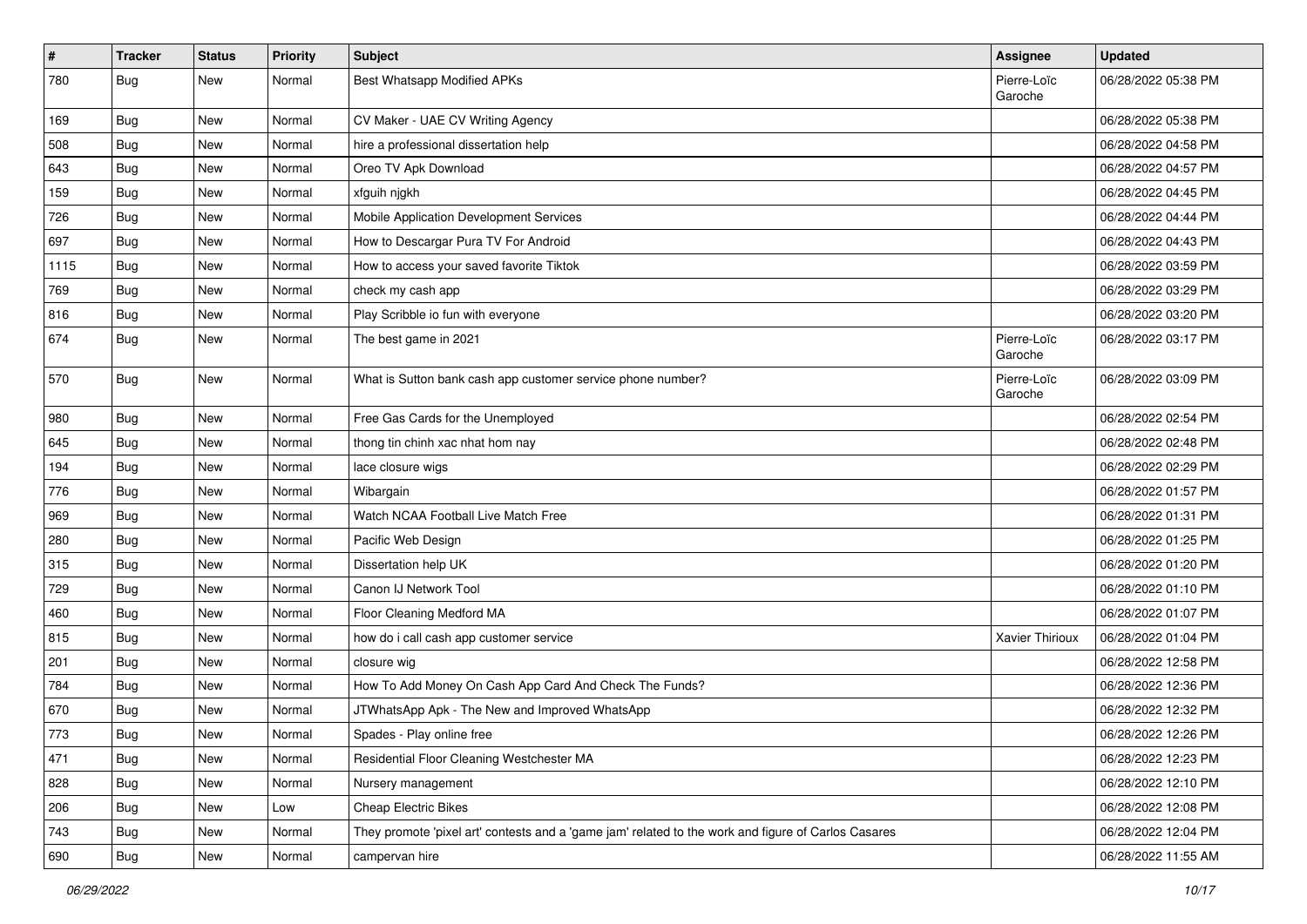| $\vert$ # | <b>Tracker</b> | <b>Status</b> | Priority | Subject                                                                                                      | <b>Assignee</b>        | <b>Updated</b>      |
|-----------|----------------|---------------|----------|--------------------------------------------------------------------------------------------------------------|------------------------|---------------------|
| 781       | <b>Bug</b>     | New           | Normal   | Free Whatsapp Group to Join                                                                                  |                        | 06/28/2022 11:48 AM |
| 464       | Bug            | New           | Normal   | Upholstery Cleaning Westchester MA                                                                           |                        | 06/28/2022 11:39 AM |
| 785       | Bug            | New           | Normal   | How To Get Money Off Cash App Without Card Or With A Card?                                                   |                        | 06/28/2022 11:35 AM |
| 627       | <b>Bug</b>     | New           | Normal   | HELO                                                                                                         |                        | 06/28/2022 11:28 AM |
| 981       | Bug            | New           | Normal   | VidMate Mod APK                                                                                              |                        | 06/28/2022 11:24 AM |
| 976       | Bug            | New           | Normal   | How to delete the cash app account history right now?                                                        | Hamza<br>Bourbouh      | 06/28/2022 11:22 AM |
| 129       | <b>Bug</b>     | New           | Normal   | xcvgbgh                                                                                                      |                        | 06/28/2022 11:10 AM |
| 182       | Bug            | New           | Normal   | <b>Healthcare Custom Writing Services</b>                                                                    |                        | 06/28/2022 10:53 AM |
| 1129      | Bug            | New           | Normal   | how to enable direct deposit on cash app?                                                                    |                        | 06/28/2022 10:44 AM |
| 469       | Bug            | New           | Normal   | Germs Removal Westchester MA                                                                                 |                        | 06/28/2022 10:40 AM |
| 666       | <b>Bug</b>     | New           | Normal   | 470+ pages à colorier de Noël                                                                                |                        | 06/28/2022 10:02 AM |
| 809       | Bug            | <b>New</b>    | Normal   | Smash Karts - immerse yourself in the exciting race                                                          |                        | 06/28/2022 09:57 AM |
| 632       | <b>Bug</b>     | New           | Normal   | CheapestMedsShop   100% Safe Medicines Online in UK & AUS.                                                   |                        | 06/28/2022 09:52 AM |
| 128       | <b>Bug</b>     | New           | Normal   | dfgbd                                                                                                        |                        | 06/28/2022 09:48 AM |
| 997       | Bug            | New           | Normal   | 123.hp.com/laserjet                                                                                          |                        | 06/28/2022 09:48 AM |
| 565       | Bug            | New           | Normal   | How To Install RepelisPlus On Your Android Phone?                                                            |                        | 06/28/2022 09:46 AM |
| 817       | Bug            | <b>New</b>    | Normal   | Pacman 30th Anniversary                                                                                      |                        | 06/28/2022 09:20 AM |
| 210       | Bug            | New           | Normal   | Issue with check symbol in Cash App? Dial assist number with calling Cash App customer service phone number. |                        | 06/28/2022 09:09 AM |
| 821       | <b>Bug</b>     | New           | Normal   | Nicoo - A Review of the Popular Battle Royale Game                                                           |                        | 06/28/2022 08:30 AM |
| 548       | <b>Bug</b>     | New           | Normal   | Web N Logo Design                                                                                            |                        | 06/28/2022 08:24 AM |
| 284       | <b>Bug</b>     | New           | Normal   | All About Cash App Transfer Fail Problems                                                                    |                        | 06/28/2022 08:24 AM |
| 247       | <b>Bug</b>     | New           | Normal   | best 4 Channel Amp                                                                                           |                        | 06/28/2022 07:58 AM |
| 707       | Bug            | New           | Normal   | Why Accounting Assignments Are Beneficial For The Students?                                                  | Pierre-Loïc<br>Garoche | 06/28/2022 07:29 AM |
| 722       | Bug            | <b>New</b>    | Normal   | Vergrößern Sie Instagram-Fotos mit instazoom                                                                 | Christophe<br>Garion   | 06/28/2022 07:21 AM |
| 589       | Bug            | New           | Normal   | How can I get the cash app phone number of customer support?                                                 |                        | 06/28/2022 07:11 AM |
| 734       | Bug            | New           | Normal   | DR. STRANGE: Multiverse of Scheduling Madness!                                                               |                        | 06/28/2022 07:07 AM |
| 705       | <b>Bug</b>     | New           | Normal   | wuxiaworld                                                                                                   |                        | 06/28/2022 06:56 AM |
| 621       | Bug            | New           | Normal   | Buy All Modafinil & Armodafinil Tablets @Buy Modafinil US                                                    |                        | 06/28/2022 06:49 AM |
| 640       | Bug            | New           | Normal   | play game with me                                                                                            |                        | 06/28/2022 06:33 AM |
| 629       | Bug            | New           | Normal   | How Can I Load Cash App Card at Walmart straight away?                                                       |                        | 06/28/2022 06:07 AM |
| 753       | Bug            | New           | Normal   | onlineessaygrader                                                                                            |                        | 06/28/2022 05:55 AM |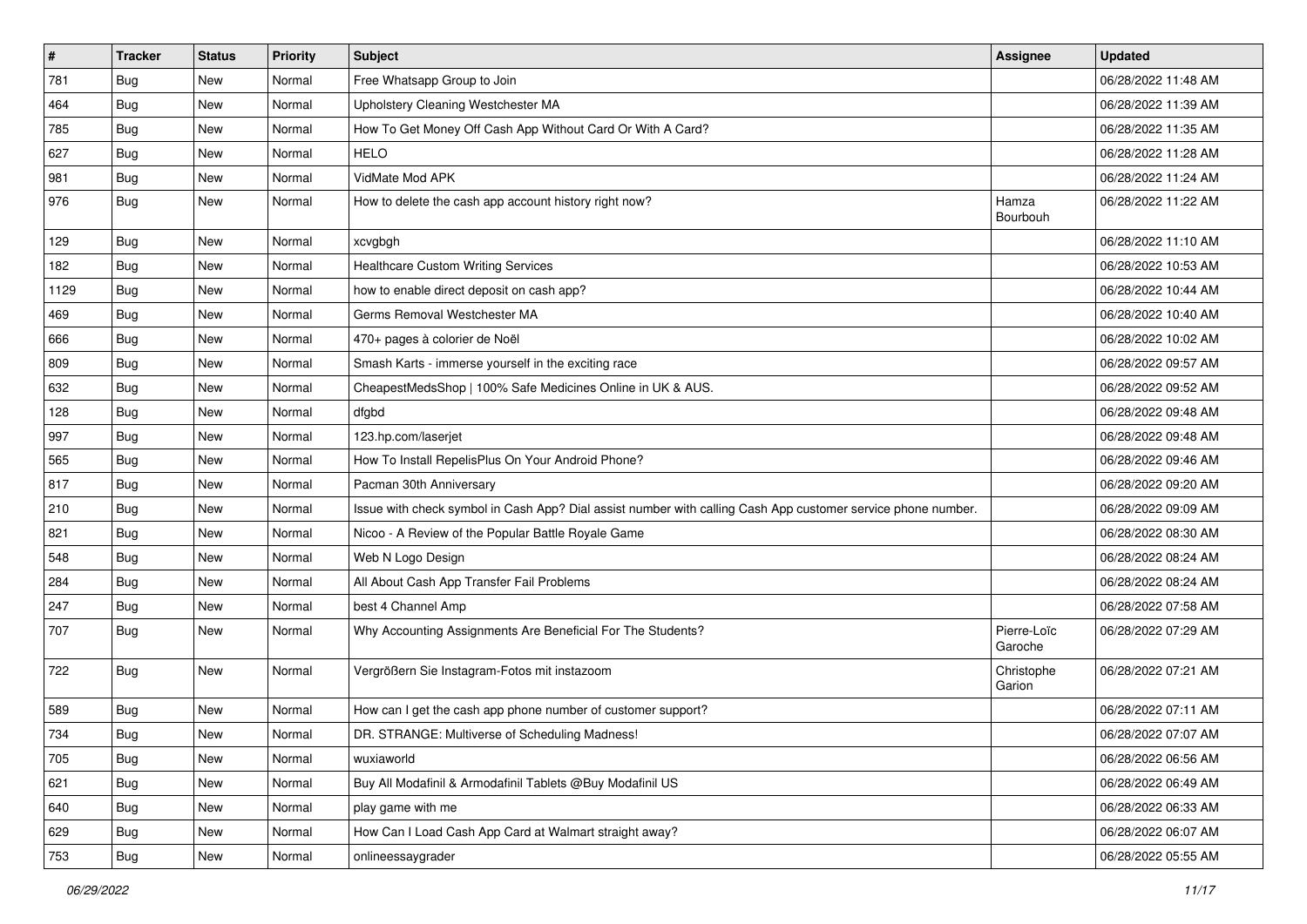| $\sharp$ | <b>Tracker</b> | <b>Status</b> | <b>Priority</b> | Subject                                                                          | <b>Assignee</b>        | <b>Updated</b>      |
|----------|----------------|---------------|-----------------|----------------------------------------------------------------------------------|------------------------|---------------------|
| 744      | <b>Bug</b>     | New           | Normal          | <b>Pixel Survive</b>                                                             |                        | 06/28/2022 05:13 AM |
| 702      | Bug            | New           | Normal          | Avail Chime Customer Service to know How To Get Chime Bank Statement             |                        | 06/28/2022 04:58 AM |
| 822      | Bug            | New           | Normal          | Dowload Your Boyfriend Game                                                      |                        | 06/28/2022 04:56 AM |
| 231      | <b>Bug</b>     | New           | Normal          | Is the ringtone download difficult or not?                                       | Pierre-Loïc<br>Garoche | 06/28/2022 04:48 AM |
| 620      | Bug            | <b>New</b>    | Normal          | Viagra Meds: Fastest & Quick Delivery On Your Doorstep - USA                     |                        | 06/28/2022 04:33 AM |
| 965      | Bug            | New           | Normal          | Go with cash app customer service to know where I can load my cash app card      |                        | 06/28/2022 04:30 AM |
| 685      | Bug            | <b>New</b>    | Low             | youtube thumbnail downloader                                                     | Pierre-Loïc<br>Garoche | 06/28/2022 04:26 AM |
| 577      | Bug            | <b>New</b>    | Normal          | Follow these easy steps to make Admiral Casino Login                             |                        | 06/28/2022 03:52 AM |
| 1105     | Bug            | New           | High            | What is Mahjong online?                                                          |                        | 06/28/2022 03:47 AM |
| 193      | Bug            | New           | Normal          | 18% Discount on Homeopathic medicines                                            |                        | 06/28/2022 03:38 AM |
| 617      | Bug            | <b>New</b>    | Normal          | Buy Vidalista Tablets (Tadalafil) at [\$25 OFF + Free Shipping] Vidalistatablets |                        | 06/28/2022 03:33 AM |
| 983      | Bug            | New           | Normal          | Finding issue in tekken 3 game?                                                  |                        | 06/28/2022 03:26 AM |
| 802      | Bug            | New           | Normal          | Who Is an ETL Engineer                                                           |                        | 06/28/2022 02:03 AM |
| 483      | Bug            | New           | Normal          | UK best essay writing service                                                    |                        | 06/28/2022 01:35 AM |
| 999      | Bug            | New           | Normal          | Is there a way to find Google Feud answers?                                      |                        | 06/28/2022 01:27 AM |
| 348      | Bug            | <b>New</b>    | Normal          | Mold Removal Services in Chesapeake VA                                           |                        | 06/28/2022 12:53 AM |
| 200      | Bug            | New           | Normal          | uiopi[o                                                                          |                        | 06/28/2022 12:33 AM |
| 814      | <b>Bug</b>     | New           | Normal          | Stage Fright Cure                                                                | Pierre-Loïc<br>Garoche | 06/28/2022 12:31 AM |
| 114      | Bug            | <b>New</b>    | Normal          | <b>Medical Research Writing Services</b>                                         |                        | 06/28/2022 12:06 AM |
| 714      | Bug            | New           | Normal          | Cuevana 3 Premium - Enjoy Your Favorite Movies and TV Shows on Your Smart TV     |                        | 06/27/2022 11:43 PM |
| 939      | Bug            | New           | Normal          | Ability to change sound notifications                                            | Christophe<br>Garion   | 06/27/2022 11:29 PM |
| 607      | Bug            | <b>New</b>    | Normal          | Vex 5                                                                            |                        | 06/27/2022 11:24 PM |
| 595      | <b>Bug</b>     | New           | Normal          | RFM Online - une révolution dans la gestion de l'identité numérique              |                        | 06/27/2022 11:06 PM |
| 116      | <b>Bug</b>     | New           | Normal          | aertaeyg                                                                         |                        | 06/27/2022 11:06 PM |
| 830      | <b>Bug</b>     | New           | Normal          | Poppy Playtime APK                                                               |                        | 06/27/2022 10:31 PM |
| 737      | <b>Bug</b>     | New           | Normal          | How Do I Talk To A Live Person At Facebook If Anything Is Doubtful?              |                        | 06/27/2022 09:59 PM |
| 600      | Bug            | New           | Normal          | Play Store Pro                                                                   |                        | 06/27/2022 09:43 PM |
| 948      | Bug            | New           | Normal          | Canon IJ Network Tool                                                            |                        | 06/27/2022 09:30 PM |
| 215      | Bug            | New           | Normal          | How For Top Level Cell Phone For You                                             |                        | 06/27/2022 09:19 PM |
| 73       | Bug            | New           | Urgent          | properties ID is not set in Json in EMF backend                                  | Pierre-Loïc<br>Garoche | 06/27/2022 09:11 PM |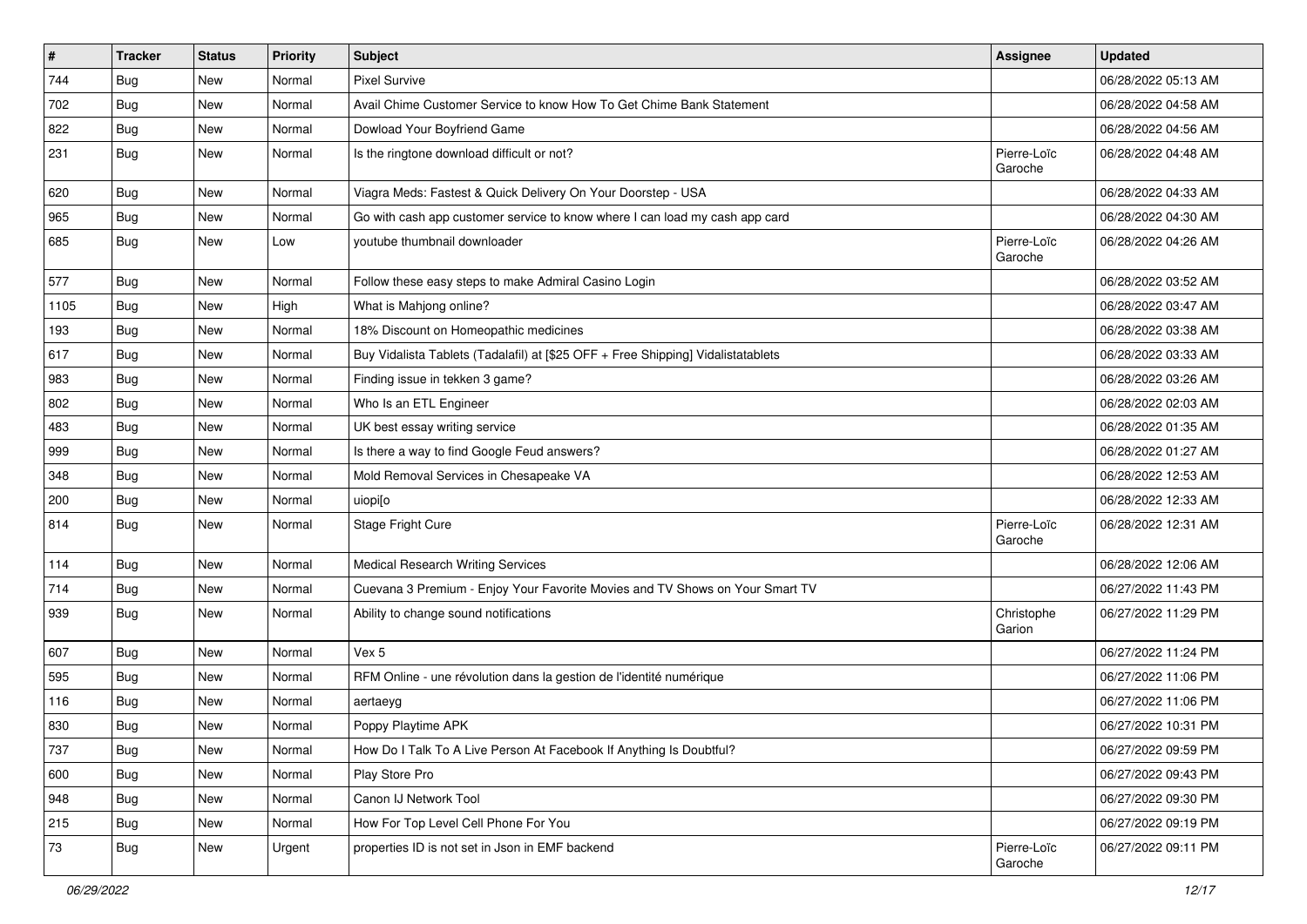| $\vert$ # | <b>Tracker</b> | <b>Status</b> | Priority | <b>Subject</b>                                                  | <b>Assignee</b>      | <b>Updated</b>      |
|-----------|----------------|---------------|----------|-----------------------------------------------------------------|----------------------|---------------------|
| 568       | Bug            | New           | Normal   | Instale a versão mais recente do YouTube Premium                |                      | 06/27/2022 08:56 PM |
| 971       | Bug            | <b>New</b>    | Normal   | How Do I Check Balance On Cash App Card With Optimum Ease?      |                      | 06/27/2022 08:16 PM |
| 951       | Bug            | New           | Normal   | Canon.com/ijsetup                                               |                      | 06/27/2022 07:56 PM |
| 987       | Bug            | New           | Normal   | <b>Medicinal Mushrooms</b>                                      |                      | 06/27/2022 07:13 PM |
| 739       | <b>Bug</b>     | <b>New</b>    | Normal   | law dissertation help                                           |                      | 06/27/2022 06:12 PM |
| 763       | Bug            | New           | High     | How to Make a Ringtone on Your iPhone                           |                      | 06/27/2022 04:16 PM |
| 760       | Bug            | New           | Normal   | apkmod                                                          |                      | 06/27/2022 04:13 PM |
| 986       | Bug            | New           | Normal   | dbhdsvbhdf                                                      | Christophe<br>Garion | 06/27/2022 04:12 PM |
| 738       | Bug            | <b>New</b>    | Normal   | How Much Amount Do I Get Using The Referral Code For Cash App?  |                      | 06/27/2022 03:58 PM |
| 953       | Bug            | New           | Normal   | Manga Dogs - Read Your Favorite Comics on Your Smartphone       |                      | 06/27/2022 03:53 PM |
| 686       | Bug            | New           | Normal   | Welcome To The Most Demandable Mahipalpur Escorts Agency        |                      | 06/27/2022 03:45 PM |
| 1119      | Bug            | <b>New</b>    | Normal   | Klondike Solitaire                                              |                      | 06/27/2022 03:00 PM |
| 196       | Bug            | New           | Normal   | Homoeobazaar For Homeopathy Medicines                           |                      | 06/27/2022 02:18 PM |
| 484       | Bug            | New           | Normal   | UK best essay writing service                                   |                      | 06/27/2022 02:01 PM |
| 274       | Bug            | New           | Normal   | How AI is transforming coupon marketing campaigns?              | Anonymous            | 06/27/2022 01:54 PM |
| 1128      | Bug            | New           | Normal   | cvjvfbdi                                                        | Hamza<br>Bourbouh    | 06/27/2022 01:52 PM |
| 1101      | <b>Bug</b>     | New           | Normal   | How to Delete Cash App History at once?                         |                      | 06/27/2022 01:33 PM |
| 716       | Bug            | <b>New</b>    | Normal   | La celebración de un BabyShower.                                |                      | 06/27/2022 12:29 PM |
| 801       | <b>Bug</b>     | <b>New</b>    | Normal   | Who Is an ETL Engineer                                          |                      | 06/27/2022 12:25 PM |
| 579       | Bug            | New           | Normal   | YOUR CV MAKES YOUR FIRST IMPRESSION                             | Christophe<br>Garion | 06/27/2022 12:22 PM |
| 233       | Bug            | New           | Normal   | Anauthorsway.com: My User Experience                            |                      | 06/27/2022 12:02 PM |
| 644       | <b>Bug</b>     | New           | Normal   | TeaTV App Review                                                |                      | 06/27/2022 11:47 AM |
| 235       | Bug            | <b>New</b>    | Low      | HP Printer Assistant Software   Download & Install HP Assistant |                      | 06/27/2022 10:48 AM |
| 1118      | Bug            | New           | Normal   | Gameplay Minecraft                                              |                      | 06/27/2022 10:33 AM |
| 538       | Bug            | New           | Normal   | Will cash app refund money if scammed quickly?                  |                      | 06/27/2022 10:25 AM |
| 792       | Bug            | New           | Normal   | What is Google Camera Mod?                                      |                      | 06/27/2022 10:20 AM |
| 232       | Bug            | New           | Normal   | FM whatsapp messaging app.                                      |                      | 06/27/2022 10:04 AM |
| 590       | Bug            | New           | Normal   | Follow proper initiatives to check my cash app card balance:    |                      | 06/27/2022 09:57 AM |
| 675       | <b>Bug</b>     | New           | Normal   | What Are Smart Tactics To Fix Cash App Transfer Failed Hurdles? |                      | 06/27/2022 09:51 AM |
| 819       | Bug            | New           | Normal   | Metal Slug Apk para Android                                     |                      | 06/27/2022 09:35 AM |
| 988       | <b>Bug</b>     | New           | Normal   | <b>Medicinal Mushrooms</b>                                      |                      | 06/27/2022 09:33 AM |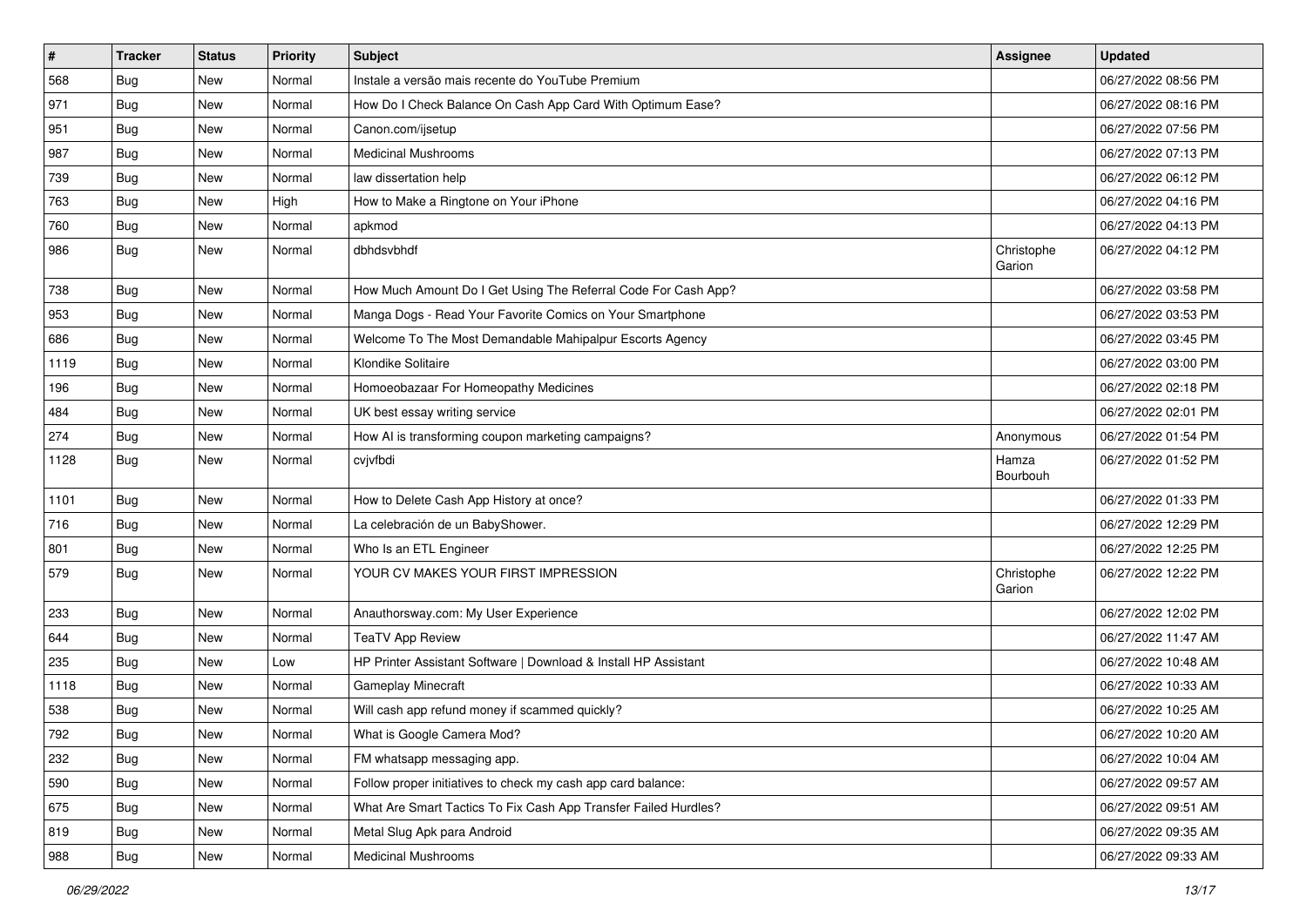| $\vert$ # | <b>Tracker</b> | <b>Status</b> | <b>Priority</b> | <b>Subject</b>                                                                                                                                                                                                                                    | <b>Assignee</b>        | <b>Updated</b>      |
|-----------|----------------|---------------|-----------------|---------------------------------------------------------------------------------------------------------------------------------------------------------------------------------------------------------------------------------------------------|------------------------|---------------------|
| 113       | <b>Bug</b>     | New           | Normal          | ufc 254 live                                                                                                                                                                                                                                      |                        | 06/27/2022 08:54 AM |
| 959       | Bug            | New           | Normal          | Get connected with cash app team-How to get money off cash app at walmart without card                                                                                                                                                            |                        | 06/27/2022 08:52 AM |
| 653       | <b>Bug</b>     | New           | Normal          | Jujube (Jinjoles): Properties And Health Benefits                                                                                                                                                                                                 |                        | 06/27/2022 08:47 AM |
| 720       | <b>Bug</b>     | New           | Normal          | How does Cash App Phone Number provide a quick treatment?                                                                                                                                                                                         |                        | 06/27/2022 08:02 AM |
| 158       | Bug            | New           | Normal          | dfghj zcvgh                                                                                                                                                                                                                                       |                        | 06/27/2022 07:28 AM |
| 996       | Bug            | New           | Normal          | Cricut.com/setup                                                                                                                                                                                                                                  |                        | 06/27/2022 07:12 AM |
| 317       | Bug            | New           | Normal          | Eco/Green Cleaning Services in Virginia Beach VA                                                                                                                                                                                                  |                        | 06/27/2022 07:03 AM |
| 807       | Bug            | New           | Normal          | 1v1Battle is a strategic action 'Build and shoot' game                                                                                                                                                                                            |                        | 06/27/2022 06:52 AM |
| 727       | Bug            | New           | Normal          | Drive for speed simulator mod apk                                                                                                                                                                                                                 | Pierre-Loïc<br>Garoche | 06/27/2022 06:33 AM |
| 985       | Bug            | New           | Normal          | Find out the vitality of Facebook Phone Number:                                                                                                                                                                                                   |                        | 06/27/2022 05:39 AM |
| 978       | <b>Bug</b>     | New           | Normal          | Delamore Lodge is a place to stay.                                                                                                                                                                                                                |                        | 06/27/2022 04:57 AM |
| 1127      | Bug            | <b>New</b>    | Normal          | Is there any support to find Google Feud answers?                                                                                                                                                                                                 |                        | 06/27/2022 04:27 AM |
| 544       | Bug            | New           | Normal          | Hey! I had a very cool idea to order our general picture on canvas for my family as a gift. But couldn't find a good<br>one. Once my friend advised me this article in which I found what I was looking for and gave a cool gift to my<br>family. |                        | 06/27/2022 04:10 AM |
| 596       | Bug            | <b>New</b>    | Normal          | <b>Kids Games</b>                                                                                                                                                                                                                                 |                        | 06/27/2022 04:08 AM |
| 966       | Bug            | New           | Normal          | How to Download the Filmes                                                                                                                                                                                                                        |                        | 06/27/2022 03:25 AM |
| 468       | Bug            | New           | Normal          | Floor Cleaning Westchester MA                                                                                                                                                                                                                     |                        | 06/27/2022 02:41 AM |
| 1112      | Bug            | New           | Normal          | What Cash App Policy Says If Random Person Sent Me Money On Cash App?                                                                                                                                                                             |                        | 06/27/2022 02:39 AM |
| 1001      | Bug            | <b>New</b>    | Normal          | Venmo Keep Saying Error?                                                                                                                                                                                                                          |                        | 06/27/2022 02:20 AM |
| 154       | Bug            | New           | Normal          | fdgyyrut gyrtrw                                                                                                                                                                                                                                   |                        | 06/27/2022 01:21 AM |
| 758       | Bug            | New           | Normal          | How Do I Study Consistently For Hours?                                                                                                                                                                                                            |                        | 06/27/2022 12:49 AM |
| 998       | Bug            | New           | Normal          | Is It Hard to Solve Wordle An                                                                                                                                                                                                                     |                        | 06/27/2022 12:24 AM |
| 992       | <b>Bug</b>     | New           | Normal          | So vergrößern Sie Ihr Instagram-Profilbild                                                                                                                                                                                                        |                        | 06/26/2022 11:29 PM |
| 748       | Bug            | New           | Normal          | Il y a quelques façons d'obtenir des sonneries gratuites pour votre iPhone                                                                                                                                                                        |                        | 06/26/2022 11:24 PM |
| 962       | Bug            | New           | Normal          | Kostenlose Hörbücher                                                                                                                                                                                                                              |                        | 06/26/2022 10:45 PM |
| 938       | Bug            | New           | Normal          | Would you like to have your own ringtone                                                                                                                                                                                                          | Christophe<br>Garion   | 06/26/2022 09:54 PM |
| 302       | Bug            | New           | Normal          | Auto Electrical Repair Services in Norcross GA                                                                                                                                                                                                    |                        | 06/26/2022 07:49 PM |
| 970       | Bug            | New           | Normal          | The Amount Of Time Does Cash App Direct Deposit Time Take?                                                                                                                                                                                        |                        | 06/26/2022 07:32 PM |
| 1104      | Bug            | New           | Normal          | Idle game fix bug                                                                                                                                                                                                                                 |                        | 06/26/2022 06:52 PM |
| 752       | <b>Bug</b>     | New           | Normal          | Plagerism checker                                                                                                                                                                                                                                 |                        | 06/26/2022 06:33 PM |
| 795       | Bug            | New           | Normal          | Drift Boss - Exciting Race                                                                                                                                                                                                                        |                        | 06/26/2022 06:32 PM |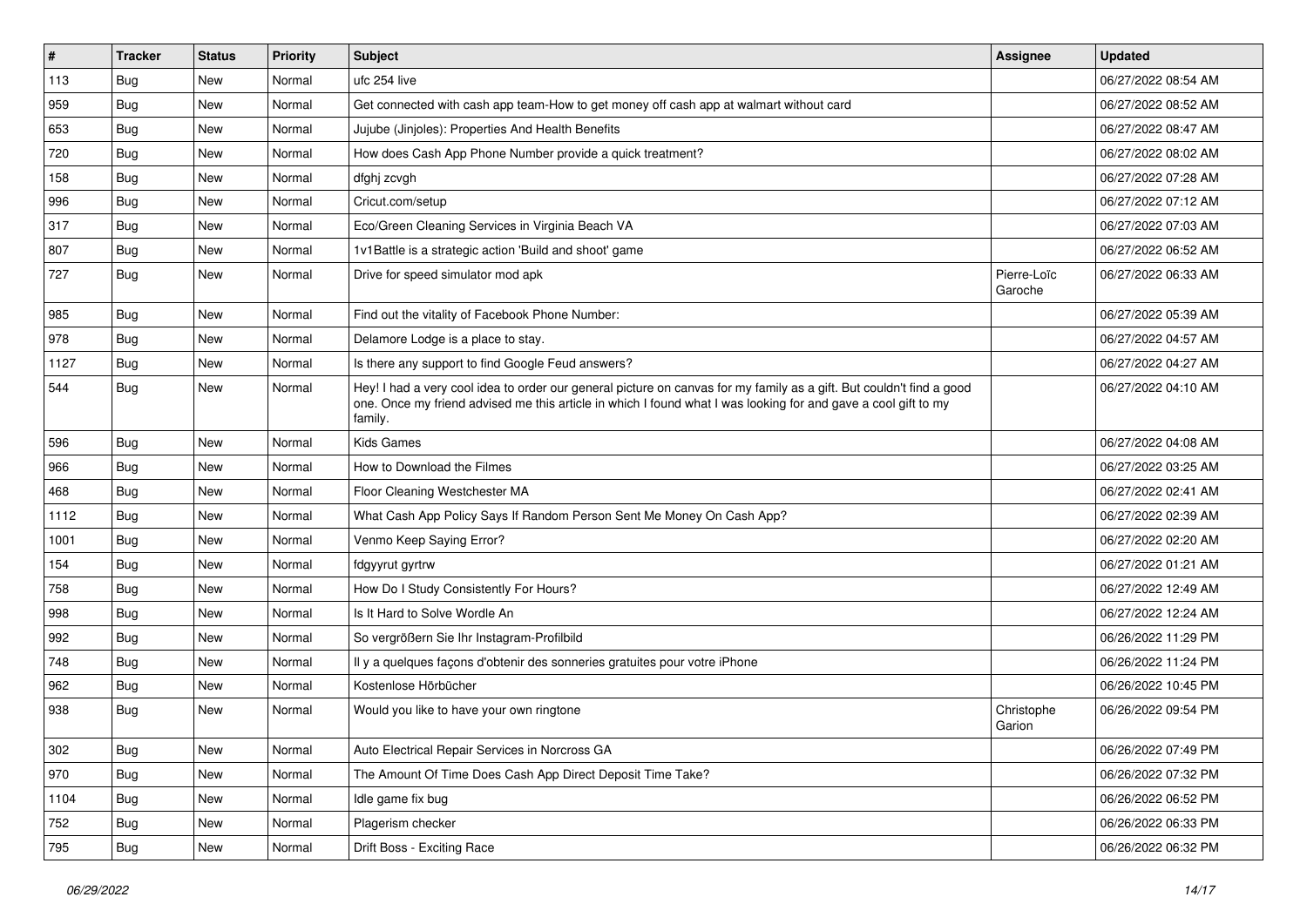| $\vert$ # | <b>Tracker</b> | <b>Status</b> | Priority | Subject                                                                                                                                                  | <b>Assignee</b>      | <b>Updated</b>      |
|-----------|----------------|---------------|----------|----------------------------------------------------------------------------------------------------------------------------------------------------------|----------------------|---------------------|
| 1108      | Bug            | New           | Normal   | Six Guns Mod Apk Answers Your Questions                                                                                                                  |                      | 06/26/2022 06:26 PM |
| 585       | Bug            | New           | Normal   | What is cash app help number?                                                                                                                            |                      | 06/26/2022 06:21 PM |
| 825       | Bug            | New           | Normal   | Lucky Patcher Download                                                                                                                                   |                      | 06/26/2022 06:09 PM |
| 1096      | <b>Bug</b>     | New           | Normal   | Race and experience new life.                                                                                                                            |                      | 06/26/2022 06:07 PM |
| 203       | <b>Bug</b>     | <b>New</b>    | Low      | Airport Taxi Guildford                                                                                                                                   | Anonymous            | 06/26/2022 06:03 PM |
| 730       | <b>Bug</b>     | New           | Normal   | Canon IJ Network Tool                                                                                                                                    |                      | 06/26/2022 05:51 PM |
| 152       | Bug            | New           | High     | professional bridal makeup artist                                                                                                                        | Christophe<br>Garion | 06/26/2022 05:44 PM |
| 974       | Bug            | New           | Normal   | Watch NCAA Football Live Streaming Free                                                                                                                  |                      | 06/26/2022 05:33 PM |
| 1098      | Bug            | <b>New</b>    | Normal   | Life of a Fisherman                                                                                                                                      |                      | 06/26/2022 05:16 PM |
| 535       | Bug            | New           | Normal   | Getting Tangled Problems When You Try To Apply For Cash App Delete Account                                                                               | Christophe<br>Garion | 06/26/2022 04:51 PM |
| 940       | Bug            | <b>New</b>    | Normal   | What is Plex and Is Plex Legal?                                                                                                                          |                      | 06/26/2022 04:50 PM |
| 580       | <b>Bug</b>     | New           | High     | What is Narrative Essay?                                                                                                                                 | Christophe<br>Garion | 06/26/2022 04:49 PM |
| 750       | Bug            | <b>New</b>    | Normal   | Create a Report Template                                                                                                                                 |                      | 06/26/2022 04:27 PM |
| 1097      | Bug            | New           | Normal   | Race and experience new life.                                                                                                                            |                      | 06/26/2022 04:22 PM |
| 631       | Bug            | <b>New</b>    | Normal   | How Can I Load Cash App Card at Walmart straight away?                                                                                                   |                      | 06/26/2022 04:07 PM |
| 732       | Bug            | New           | Normal   | Get rectifications steps about why cash app transfer failed                                                                                              |                      | 06/26/2022 03:28 PM |
| 961       | Bug            | New           | Normal   | TeaTv is an Android                                                                                                                                      |                      | 06/26/2022 02:02 PM |
| 754       | Bug            | <b>New</b>    | Normal   | Cómo descargar tonos gratis de teléfono celular                                                                                                          |                      | 06/26/2022 01:56 PM |
| 768       | <b>Bug</b>     | <b>New</b>    | Normal   | Where can you buy best jackets online?                                                                                                                   |                      | 06/26/2022 01:50 PM |
| 144       | Bug            | New           | Normal   | curly bob lace front wigs                                                                                                                                |                      | 06/26/2022 01:44 PM |
| 749       | Bug            | New           | Normal   | The Best Bubble Shooter Game for Android                                                                                                                 |                      | 06/26/2022 12:12 PM |
| 941       | <b>Bug</b>     | New           | Normal   | is Disney Now and Disney Plus different?                                                                                                                 |                      | 06/26/2022 12:10 PM |
| 260       | Bug            | <b>New</b>    | Normal   | Web Design Services Near Me                                                                                                                              |                      | 06/26/2022 11:55 AM |
| 1120      | <b>Bug</b>     | New           | Normal   | Summary of 5 best coloring apps on phones                                                                                                                |                      | 06/26/2022 11:32 AM |
| 547       | Bug            | New           | Normal   | Get rid of the issue of cash app down by calling experts.                                                                                                |                      | 06/26/2022 10:38 AM |
| 952       | Bug            | New           | Normal   | Canon IJ Network Tool                                                                                                                                    |                      | 06/26/2022 10:35 AM |
| 993       | Bug            | New           | Normal   | IO Games Free Online                                                                                                                                     |                      | 06/26/2022 09:41 AM |
| 989       | Bug            | New           | Normal   | Barewoods Wax Cigar                                                                                                                                      |                      | 06/26/2022 09:19 AM |
| 1111      | Bug            | New           | Normal   | LOLBeans is a fun battle royale game where you race with other players while avoiding obstacles. Reach the end<br>of the course in competitive gameplay! |                      | 06/26/2022 09:17 AM |
| 706       | Bug            | New           | Normal   | How Can You Cancel A Cash App Payment Without Any Prior Information?                                                                                     |                      | 06/26/2022 09:13 AM |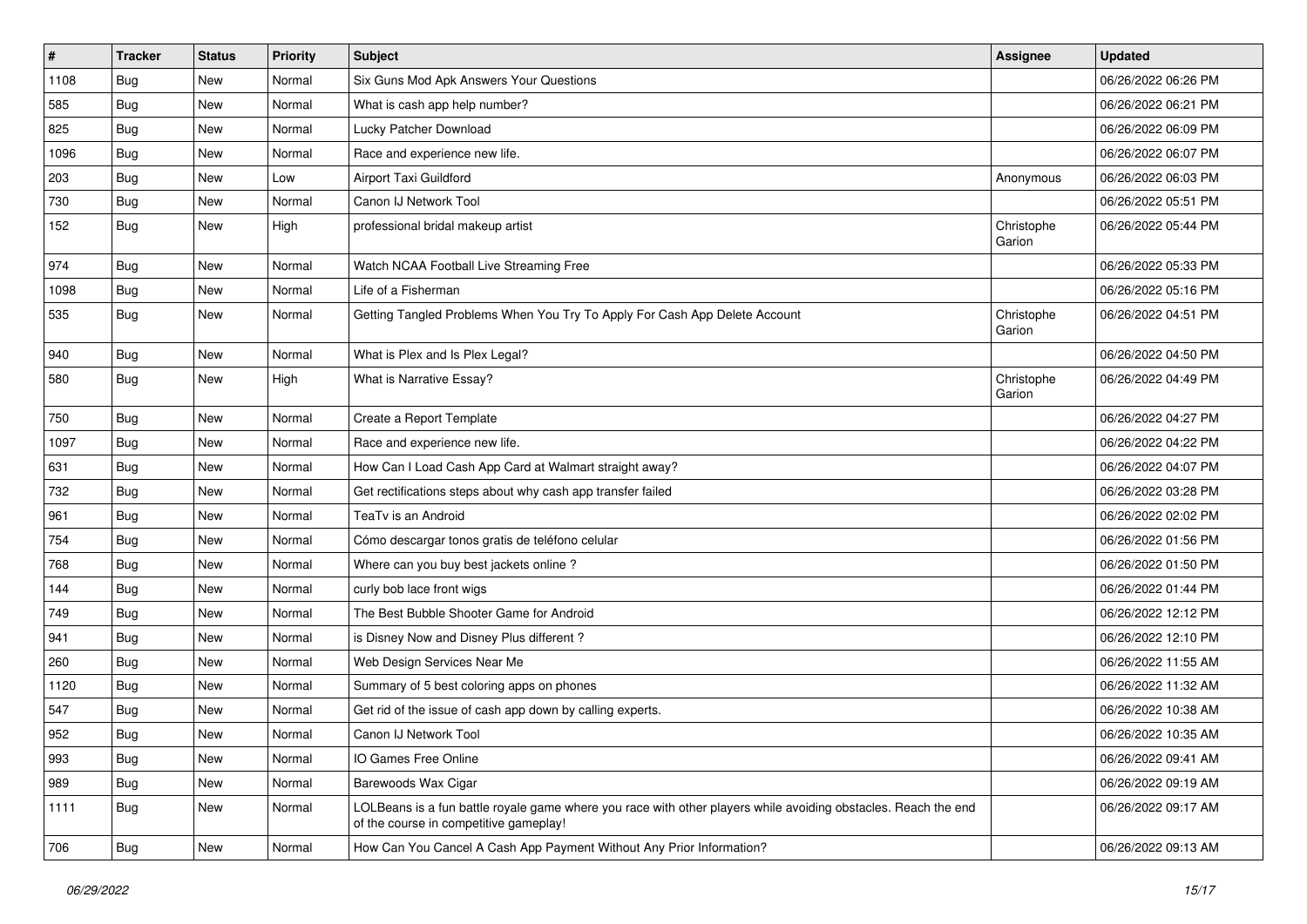| $\vert$ # | <b>Tracker</b> | <b>Status</b> | <b>Priority</b> | Subject                                                                        | <b>Assignee</b>        | <b>Updated</b>      |
|-----------|----------------|---------------|-----------------|--------------------------------------------------------------------------------|------------------------|---------------------|
| 958       | <b>Bug</b>     | New           | Normal          | Avail Cash app support service to know Sutton bank cash app number             |                        | 06/26/2022 08:46 AM |
| 984       | Bug            | <b>New</b>    | Normal          | How to disable, permanently delete Twitter account on phone, PC                |                        | 06/26/2022 08:28 AM |
| 747       | Bug            | New           | Normal          | How to Install Tyflex Plus on Your Android Device                              |                        | 06/26/2022 08:16 AM |
| 874       | <b>Bug</b>     | New           | Normal          | Cómo descargar Minecraft Apk                                                   |                        | 06/26/2022 08:01 AM |
| 1102      | Bug            | New           | Normal          | Charlottesville Travel Guide?                                                  |                        | 06/26/2022 07:44 AM |
| 517       | <b>Bug</b>     | New           | Normal          | Proficient tips to take help of cash app support professionals:                |                        | 06/26/2022 07:34 AM |
| 964       | Bug            | New           | Normal          | Can I Fix Cash App Transfer Failed Issues By Adding Sufficient Funds?          |                        | 06/26/2022 07:21 AM |
| 638       | <b>Bug</b>     | New           | Normal          | Run 3 game                                                                     |                        | 06/26/2022 06:31 AM |
| 728       | <b>Bug</b>     | New           | Normal          | Will Cash App refund money if scammed? Hitches With Optimum Ease               |                        | 06/26/2022 06:15 AM |
| 977       | Bug            | <b>New</b>    | Normal          | Fans of the Old Country will like this book.                                   |                        | 06/26/2022 05:54 AM |
| 990       | Bug            | New           | Normal          | <b>Mushrooms</b>                                                               |                        | 06/26/2022 05:41 AM |
| 198       | Bug            | New           | Normal          | DR. RECKEWEG R42 (HAEMOVENIN) (22ML)                                           |                        | 06/26/2022 05:31 AM |
| 946       | Bug            | <b>New</b>    | Normal          | What is Plex and Is Plex Legal?                                                |                        | 06/26/2022 05:23 AM |
| 950       | <b>Bug</b>     | New           | Normal          | ij.start canon                                                                 |                        | 06/26/2022 04:35 AM |
| 310       | Bug            | New           | Normal          | Mattress Cleaning Services in Virginia Beach VA                                |                        | 06/26/2022 04:33 AM |
| 829       | Bug            | New           | Normal          | Write My Dissertation For Me UK                                                | Pierre-Loïc<br>Garoche | 06/26/2022 04:13 AM |
| 935       | Bug            | New           | Normal          | MovieBox Pro Apk - Watch Movies and TV Shows on Your Android Phone             |                        | 06/26/2022 04:11 AM |
| 741       | Bug            | New           | Normal          | <b>Blockchain Technology Solutions</b>                                         |                        | 06/26/2022 02:19 AM |
| 259       | Bug            | New           | Normal          | call center services                                                           |                        | 06/26/2022 01:30 AM |
| 630       | Bug            | <b>New</b>    | Normal          | How Can I Load Cash App Card at Walmart straight away?                         |                        | 06/26/2022 12:04 AM |
| 954       | Bug            | New           | Normal          | AZ Screen Recorder Mod                                                         |                        | 06/25/2022 11:24 PM |
| 227       | Bug            | <b>New</b>    | Normal          | Cash App Help & Solutions - Here You Will Get Better Assistance                |                        | 06/25/2022 11:21 PM |
| 742       | Bug            | New           | Normal          | How Long Does Cash App Support Take To Respond For A Better Support?           |                        | 06/25/2022 11:00 PM |
| 955       | Bug            | New           | Normal          | How Long Does Verification Take On Cash App If You Apply For The Verification? | Christophe<br>Garion   | 06/25/2022 10:50 PM |
| 956       | Bug            | New           | Normal          | <b>FNF Free Mods Online</b>                                                    |                        | 06/25/2022 09:59 PM |
| 1106      | Bug            | New           | Normal          | How Do I Get Cash App ++ Without Confronting Any Technical Glitches?           |                        | 06/25/2022 09:53 PM |
| 710       | Bug            | New           | Normal          | Take Necessary Assistance If You Are Unable Activate Cash App Card             |                        | 06/25/2022 09:26 PM |
| 1103      | Bug            | New           | Normal          | Idle game fix bug                                                              |                        | 06/25/2022 09:08 PM |
| 979       | Bug            | New           | Normal          | Free Gas Cards for the Unemployed                                              |                        | 06/25/2022 09:02 PM |
| 731       | <b>Bug</b>     | New           | Normal          | Avail Of Cash App Customer Service If Unable To Down Cash App Mobile App?      |                        | 06/25/2022 08:36 PM |
| 1024      | Bug            | New           | Normal          | How to choose the right broker                                                 |                        | 06/25/2022 06:23 PM |
| 1025      | <b>Bug</b>     | New           | Normal          | how to change the logo in wordpress                                            |                        | 06/25/2022 06:20 PM |